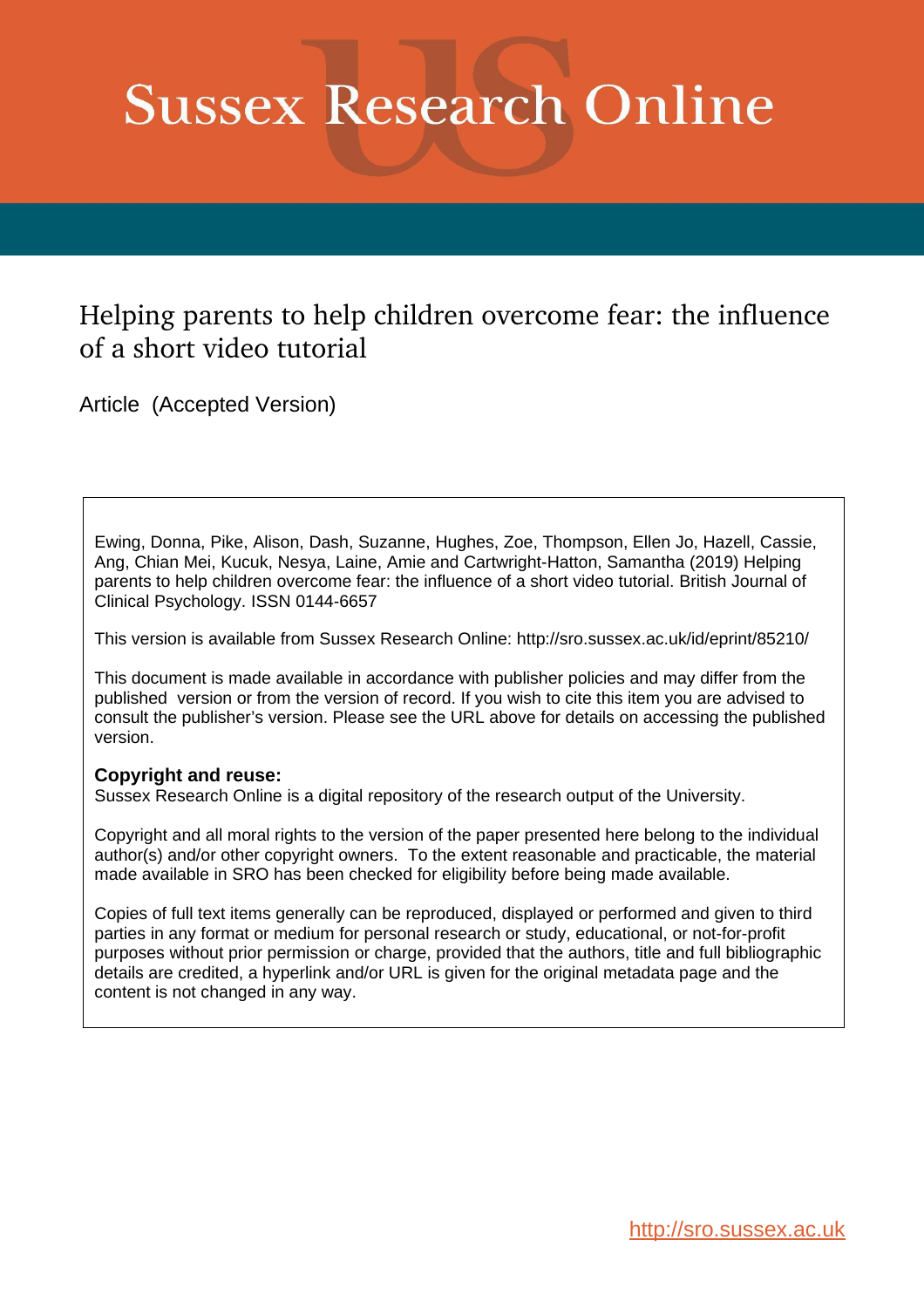# **Title: Helping parents to help children overcome fear: The influence of a short video tutorial.**

## **Short title: Helping anxious parents to help their children**

Donna Ewing\*<sup>1</sup>, Alison Pike<sup>1</sup>, Suzanne Dash<sup>1</sup>, Zoe Hughes<sup>1</sup>, Ellen Jo Thompson<sup>1</sup>, Cassie Hazell<sup>1</sup>, Chian Mei Ang<sup>1</sup>, Nesya Kucuk<sup>1</sup>, Amie Laine<sup>1</sup>, and Sam Cartwright-Hatton<sup>1</sup>.

<sup>1</sup>School of Psychology, Pevensey 1, University of Sussex, Brighton, United Kingdom. BN1 9QH.

\*Author for Correspondence: Dr Donna Ewing. School of Applied Social Sciences, Watson Building, University of Brighton, Falmer, BN1 9PH, United Kingdom. (email: [D.Ewing@brighton.ac.uk\)](mailto:D.Ewing@brighton.ac.uk)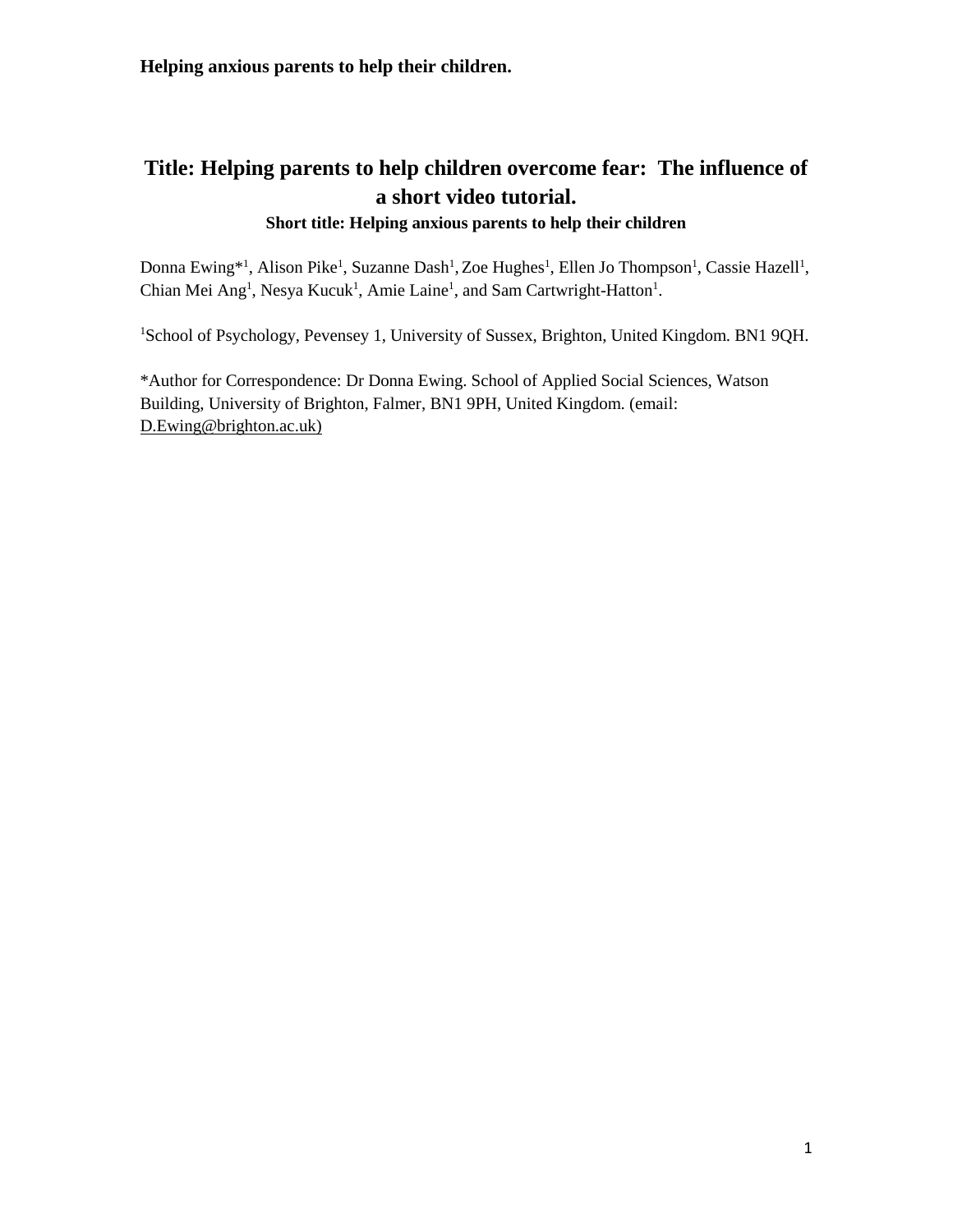#### **Abstract**

Objectives: Anxiety runs in families and its transmission is largely environmental. However, studies rarely explore this process in clinically anxious parents or ask participants to face a genuine fear. We also do not know whether this process is modifiable. This study will explore these questions using a sample of clinically anxious parents. Design: Experimental design comparing clinically anxious parents with non-anxious parents, and exploring the effects of a tutorial intervention versus a control group. Methods: Parents with and without anxiety disorders and their children (5-9 years) participated ( $N = 72$ ). Children chose two fearful animal stimuli. Parents helped the child approach the first in graded steps. The following parental behaviours were recorded: positive/negative verbal information; positive/negative modelling; encouragement/praising of approach/avoidance behaviours. Half the parents were then randomly assigned to a short video-tutorial advising how to help children cope with fearful situations. The remainder watched a control video. The approach task was repeated with the second stimulus. Results: Parenting behaviours fell into two categories: 'approach parenting' (encouraging/praising/modelling approach; positive verbal information); 'avoidance parenting' (encouraging/praising/modelling avoidance; negative verbal information). The parenting tutorial increased 'approach parenting' and decreased 'avoidance parenting' and was associated with increased child approach towards fearful stimuli. This was not moderated by parent or child anxiety. Conclusions: Parenting, particularly 'avoidance parenting', is associated with children's approach and avoidance. A short video-tutorial modified these parenting behaviours and reduced avoidance. These effects were apparent regardless of parent or child anxiety level.

#### **Practitioner Points:**

- Avoidance & approach parenting may influence children's response to fearful stimuli.
- Avoidance parenting may be more problematic than lack of approach parenting.
- Approach & Avoidance parenting are amenable to manipulation by short video tutorial.
- Parenting improvement resulted in increased approach behaviour in children.

#### **Limitations:**

- It is not clear whether the positive impacts of the tutorial are maintained longer term
- It is not clear whether these findings can be generalised to parenting around more intense fears and phobias in children

#### **Keywords:**

Anxiety; fear; parenting; avoidance; children

#### **Acknowledgements:**

This report is independent research arising from an NIHR Career Development Award supported by the National Institute for Health Research. The views expressed in this publication are those of the authors and not necessarily those of the NHS, the National Institute for Health Research or the Department of Health. The funder had no involvement in collection, analysis or interpretation of the data, the preparation of the article or decision to submit for publication.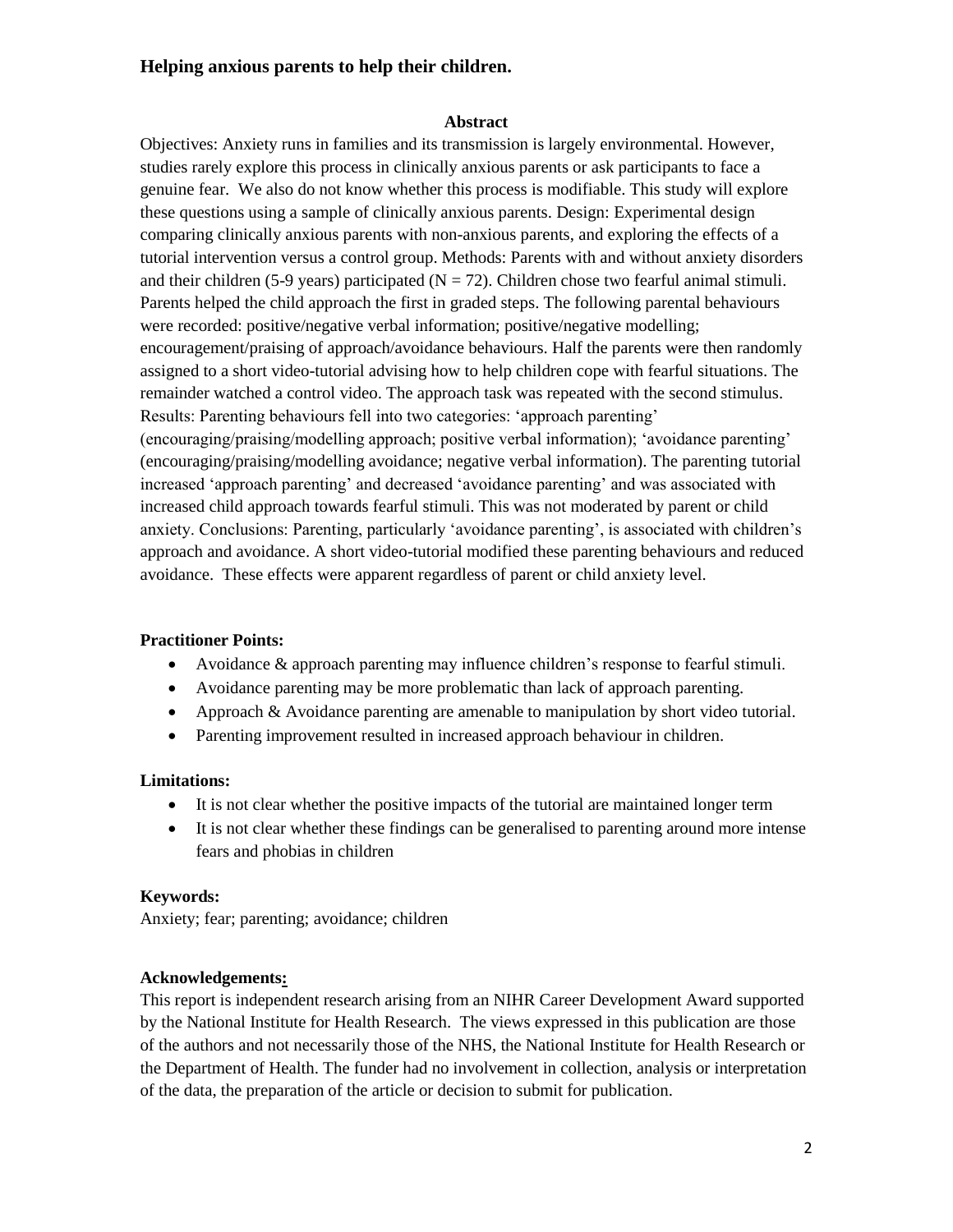#### **Declaration of Interest:**

Sam Cartwright-Hatton reports an NIHR Career Development Award from the National Institute for Health Research. No other conflicts of interest are reported.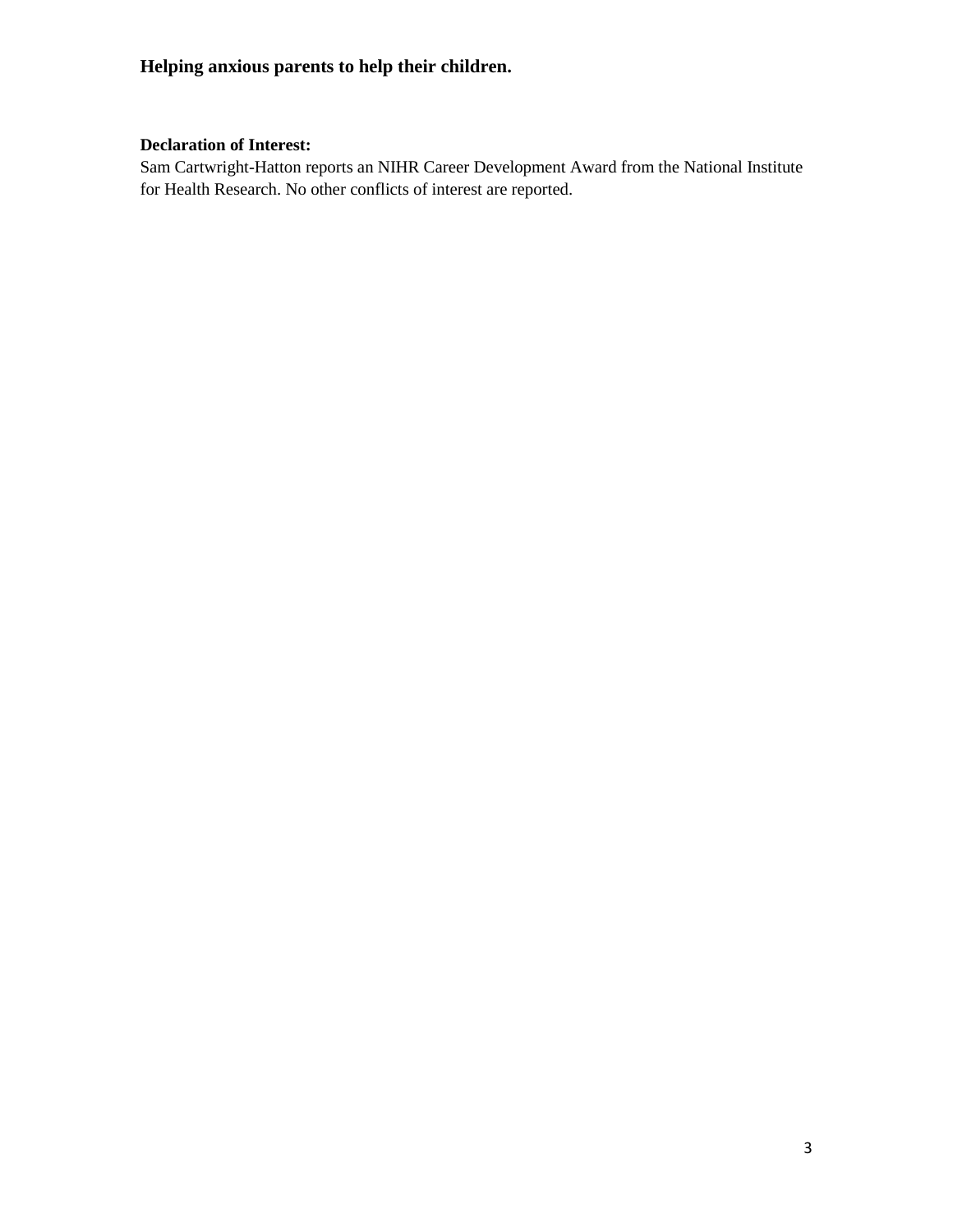#### **Introduction**

Childhood anxiety disorders are common and problematic. A systematic review of the literature relating to pre-adolescence, Cartwright-Hatton, McNicol, and Doubleday (2006) concluded that anxiety disorders were the most common psychological disorder, eclipsing depression and behavioural disorders. Prevalence of 'any anxiety disorder' in children aged 6-8 years was 23.9% in a Dutch epidemiological study (Kroes et al., 2001), much of which was accounted for by phobias (present in 21.9% of the full sample).

We know that anxiety runs in families. In one study, children who had a clinically anxious parent were seven times more likely to have an anxiety disorder themselves than control children (Turner, Beidel, & Costello, 1987). In another, one third of children of clinically anxious parents met criteria for an anxiety disorder, as did two thirds of those who had two clinically anxious parents, compared with 19% of children who had no anxious parent (Merikangas, Dierker, & Szatmari, 1998).

But why do anxiety disorders run in families? The answer is likely to be a complex mix of genetic, epigenetic, and environmental factors. In a comprehensive review, behavioural geneticists Gregory and Eley concluded that "*environmental factors are at least of equal importance…[to genetic factors]"* (2007, p.209). In a powerful 'children of twins' study, Eley et al. concluded that "*there was no evidence of significant genetic transmission.*" (2015 p.630).

Environmental factors clearly have a role in the transmission of anxiety from parent to child. In this study, we explore the transmission of fears and phobias. Perhaps the most influential model of the development of fears was proposed by Rachman (1977). He proposed that fears and phobias develop via one (or more) of three pathways, namely: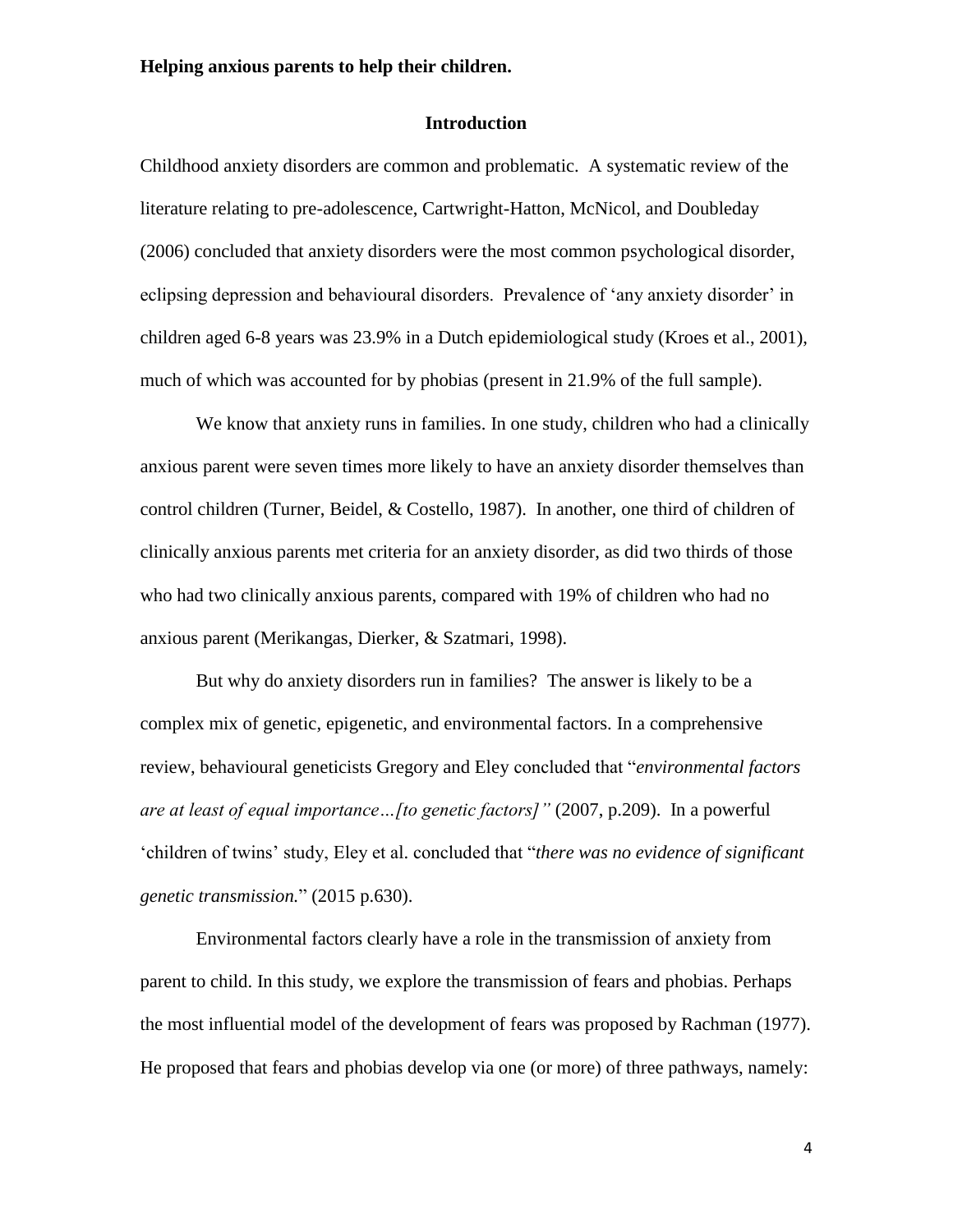direct conditioning; verbal information; and vicarious learning. *Direct conditioning*  occurs when a person learns to fear a stimulus subsequent to operant or classical conditioning processes. Fears are learnt via *verbal information* if this conveys that the stimulus is dangerous. *Vicarious learning* operates when we learn fear from observing another person showing fear of a stimulus.

There is evidence for each of these pathways (Askew & Field, 2007; Field & Lawson, 2003; Field, 2006; Lawson, Banerjee, & Field, 2007; Ollendick & King, 1991). In a study reported by Field, Lawson and Banerjee (2008) children's fear beliefs about novel animals changed in line with the information that they had received (threatening/positive/no information), and persisted for six months. Those who received negative information showed avoidance when approaching a box putatively containing that animal. In another study, *vicarious learning* impacted on fear beliefs and avoidance behaviour, persisting for three months (Askew & Field, 2007). The best studied of Rachman's pathways is *direct conditioning*, which has much support, beginning with the work of Watson and Rayner (1920).

Clinically, parents are often asked to engage in fewer 'avoidance' parenting behaviours: reducing verbal fear information, vicarious learning opportunities and reinforcement of children's fear and avoidance. Indeed, family accommodation, (enabling a child to avoid anxiety-related distress through modifying family routines or facilitating avoidance), has been implicated in the maintenance of childhood anxiety (Norman, Silverman, & Lebowitz, 2015). Family accommodation decreases the odds of remission from childhood anxiety following treatment, which is likely because of the lack of opportunity to have correctional learning experiences through exposure to fear (Salloum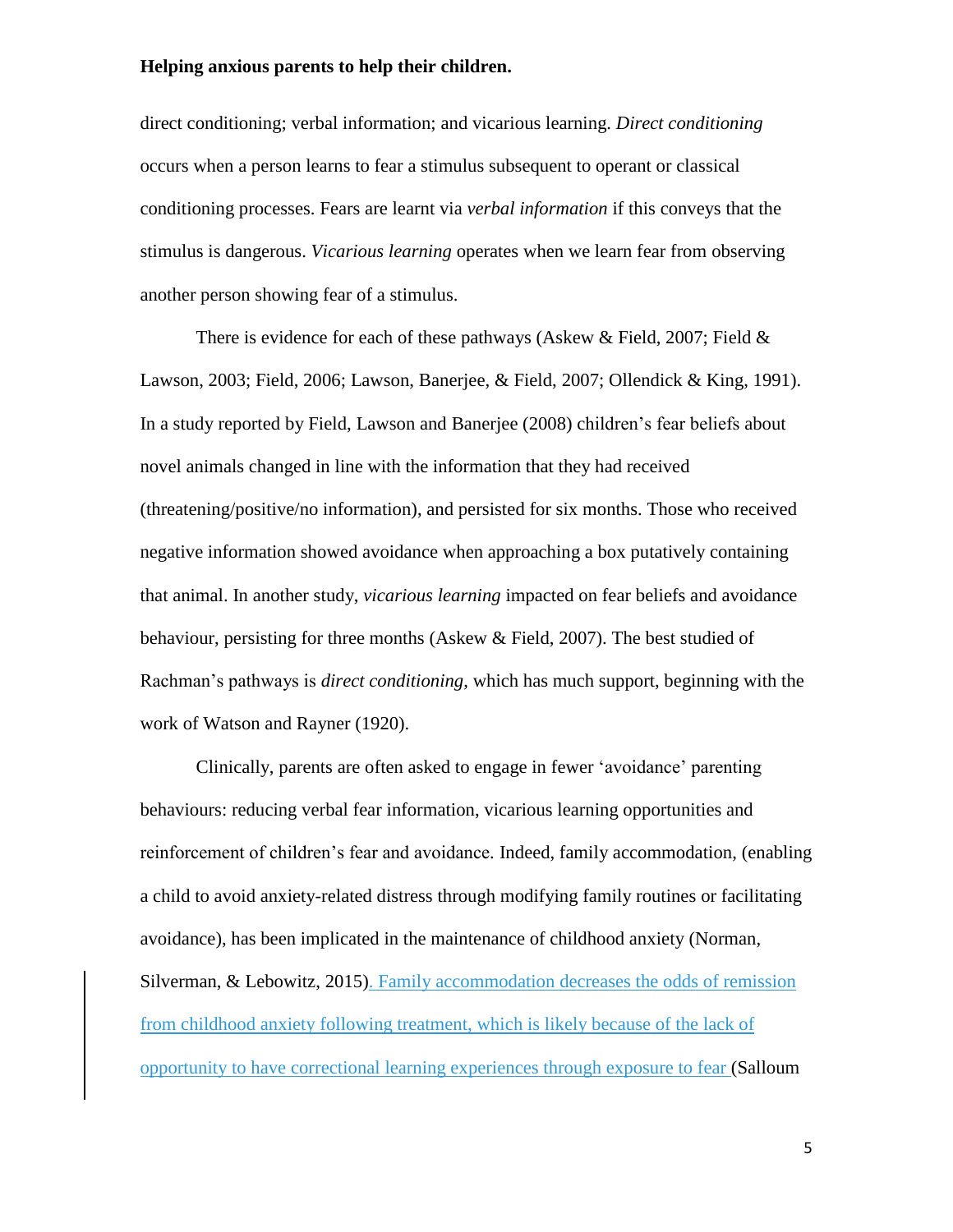et al., 2018). Likewise, anxious parents are asked to increase 'approach' parenting behaviours that encourage children to face their fears: parents are encouraged to provide more positive information and positive vicarious learning opportunities, and to increase reinforcement of confidence and approach behaviours around fearful stimuli.

While trials of parenting interventions have been successful in reducing anxiety in children (Cartwright-Hatton et al., 2018, 2011; Cobham, Filus, & Sanders, 2017; Lebowitz, Omer, Hermes, & Scahill, 2014), there is little evidence to suggest that parents can modify these approach and avoidance parenting behaviours, particularly if they are anxious or have an anxious child. Anxious parents may struggle with these instructions: it is thought that parents who avoid experiencing emotional arousal themselves (as many anxious people do) may find it difficult to tolerate their child experiencing emotional arousal (Cheron, Ehrenreich, & Pincus, 2009). Alternatively, the family accommodation literature suggests that anxious parents are motivated to protect their child and accommodate their child's anxiety to (temporarily) minimise the child's distress (Norman et al., 2015). Likewise, parents may be motivated to modify their parenting behaviours to reduce their child's anxiety in the long-term. Preliminary research suggests that family accommodation behaviours are modifiable following parent training (Lebowitz et al., 2014). However, even if these processes are modifiable, we do not know whether this has an impact on children's behaviour.

In addition, research has generally used unfamiliar persons (e.g. research assistants) as the source of the information/learning (e.g. Field & Lawson, 2003; Lester et al., 2015; Muris, Bodden, Merckelbach, Ollendick & King, 2003), meaning that we learn little about the transfer of fear from parent to child. A small body of research examining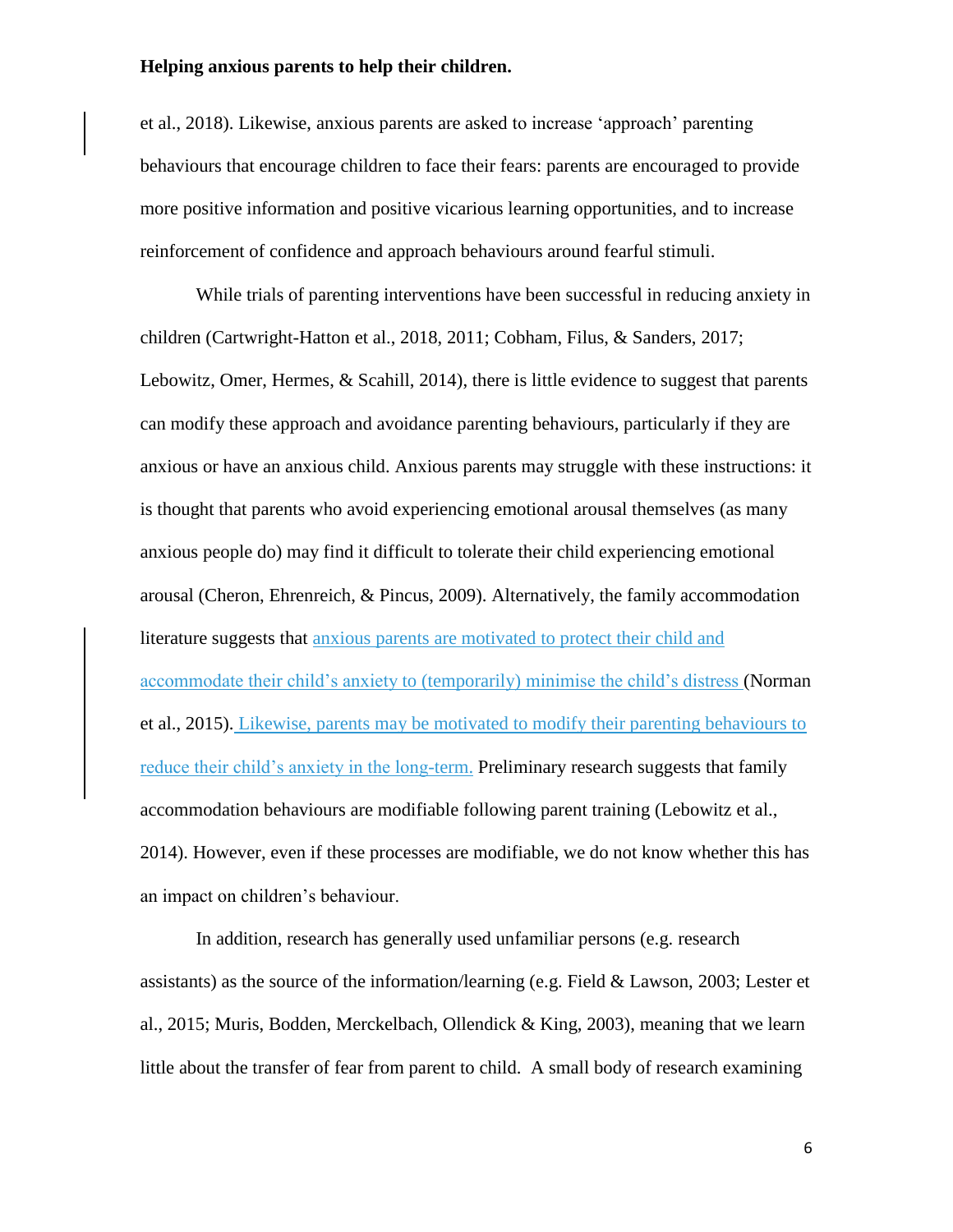these processes in parents has largely confirmed that the processes work in the same way when parents are the agents of learning (Fisak & Grills-Taquechel, 2007).

To our knowledge, no research has explored these processes in families where the parent has an anxiety disorder. This lacuna seems important, given the high risk of anxiety disorders in children of clinically anxious parents. Furthermore, where studies have used parents as the agents of fear transmission, these have employed artificial situations in which neither parent nor child has been exposed to their own naturally occurring fears. Therefore, we have limited information on how parents and children respond when they are afraid.

In the 'proof of principle' study presented here, we examined approach and avoidance parenting behaviours in parents with and without anxiety diagnoses to test whether we are able to modify these parenting behaviours. Approach parenting comprised behaviours that encouraged children to approach fearful stimuli in a behavioural approach task, such as using positive/confident verbal information, providing positive vicarious learning opportunities, and by reinforcing children's approach. Avoidance parenting comprised behaviours that encouraged children to avoid approaching fearful stimuli, such as reinforcing avoidance, providing fearful verbal information, and negative vicarious learning experiences. We examined these behaviours in a context where their child was genuinely fearful. We hypothesised that:

1. There will be a positive association between 'approach parenting' and a negative association between 'avoidance parenting' and children's approach of a fearful stimulus, regardless of parent clinical status or child trait anxiety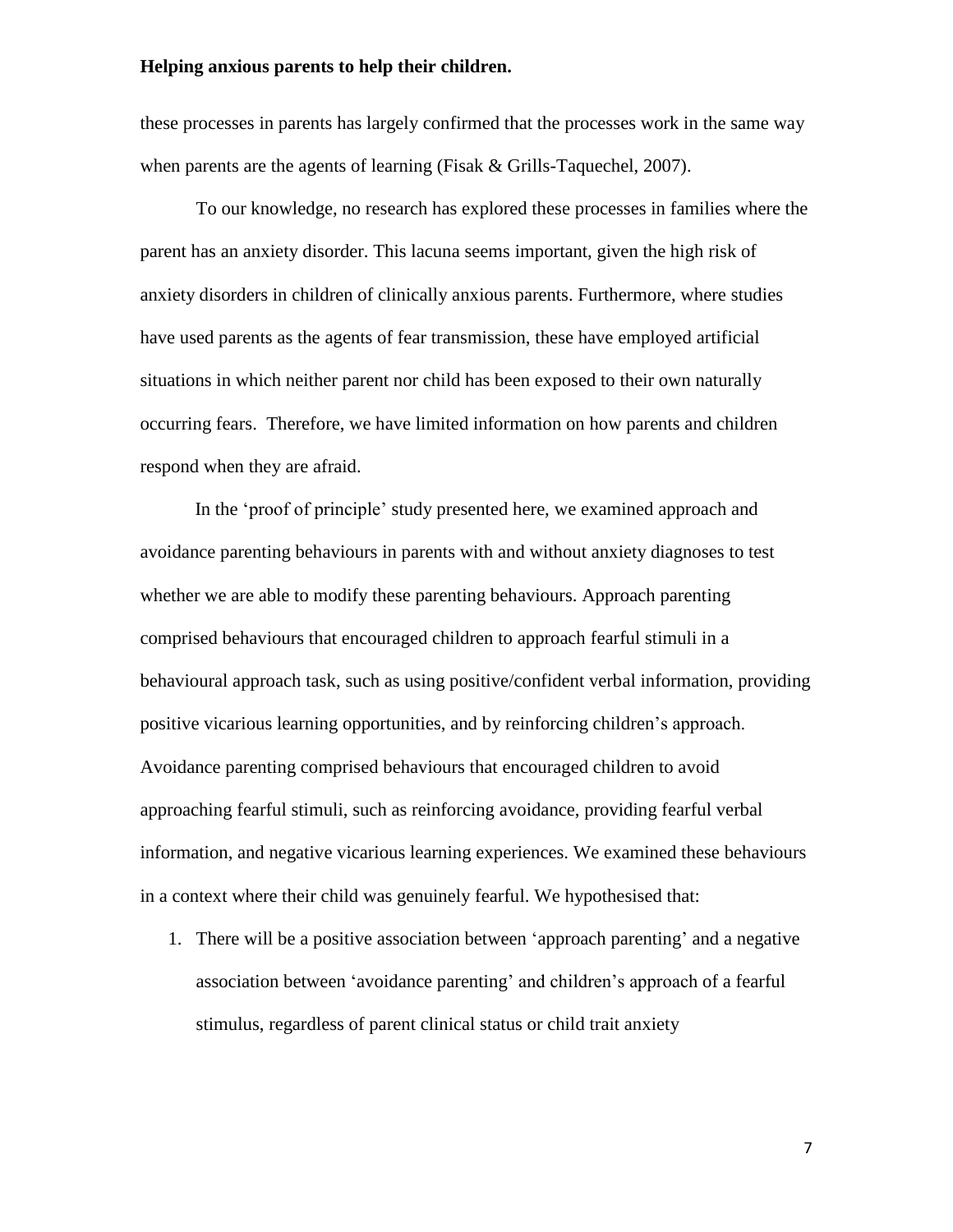- 2. The parenting tutorial will increase parents' 'approach parenting' and reduce parents' 'avoidance parenting', regardless of parent clinical status or child trait anxiety
- 3. Children of parents who watched the parenting tutorial (compared to those who watched a control tutorial) will achieve a greater number of steps approaching the feared stimulus, regardless of parent clinical status or child trait anxiety
- 4. Change in 'approach/avoidance parenting' behaviours will mediate the effect of the parenting tutorial on the number of steps that children take towards a feared stimulus.

#### **Methods**

#### **Participants**

Participants were 72 parents and their children: Thirty-seven clinically anxious parents (6 male; age *M*=40, range 29-57) referred from NHS services and their child aged 5-9 years (21 male; mean age: 7.0 years); and 35 non-clinical parents (2 male; age *M*=41, range 24- 51) with their child (22 male; mean age: 6.8 years). Most participants identified as White British or White Other (Clinical Parents 97.3%; Non-Clinical Parents 100%; Clinical Children 91.9%; Non-Clinical Children 88.6%). The remainder identified as mixed heritage. There was no significant difference between clinical and non-clinical samples in: parent gender ( $X^2 = 2.008$ ,  $p = .15$ ); parent age ( $F_{(1,70)} = 0.658$ ,  $p = .57$ ); child gender  $(X^2=0.278, p=.39)$ ; child age  $(F_{(1, 69)}=0.945, p=.34)$ . All participants had strong English, and none had major developmental disabilities.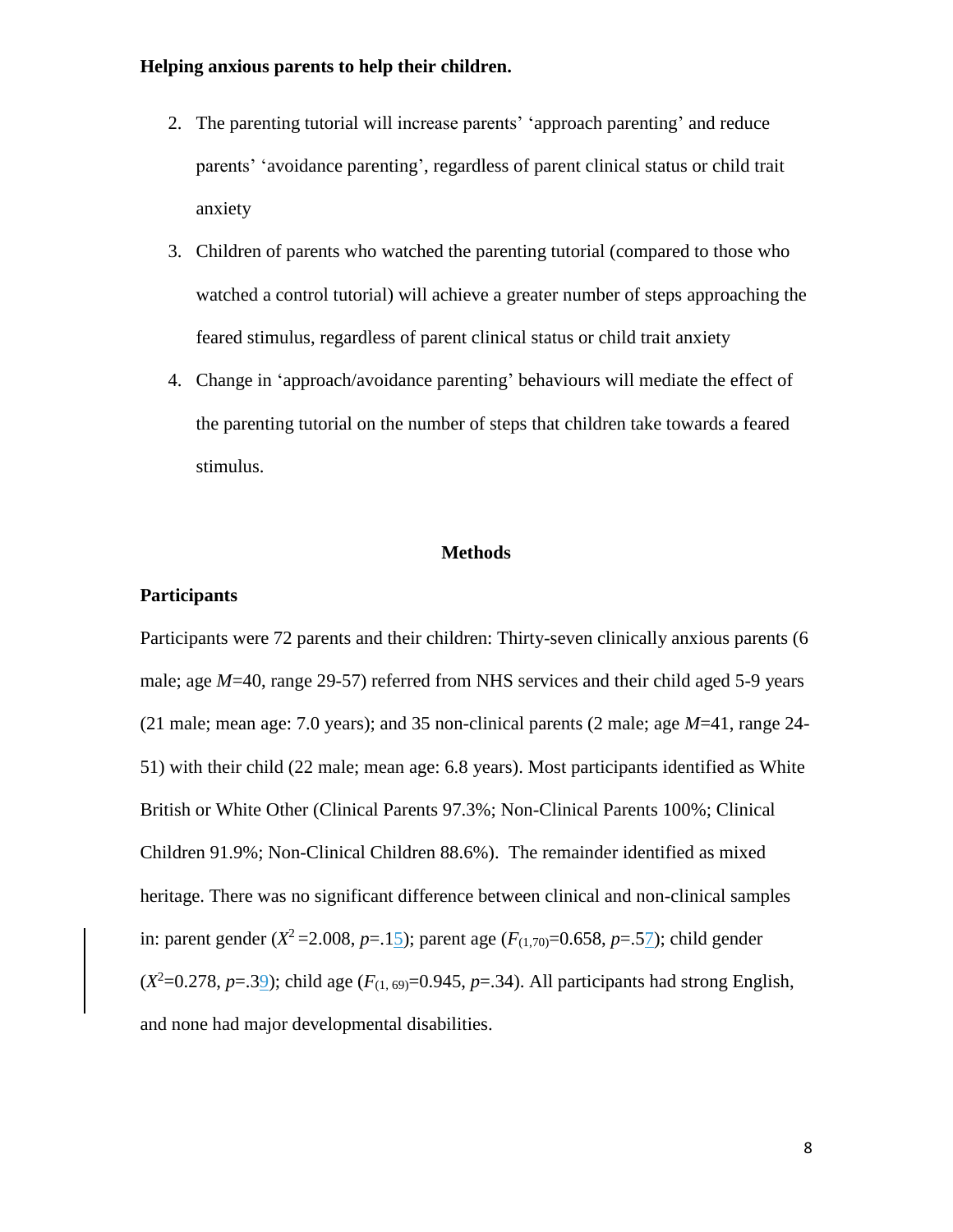Clinical participants were included if they had any anxiety diagnosis and were referred from NHS services or were self-referred. Diagnoses were verified by Anxiety Disorder Interview Schedule (see below). Exclusion criteria included: lacking capacity to consent to participation (referrer's opinion); needs inappropriate for a group-based intervention (for a subsequent study: current active psychosis; severe depression; current manic state; certain Axis II conditions).

Non-clinical participants were excluded if they screened positive for anxiety diagnosis on the Psychiatric Diagnostic Screening Questionnaire *and* scored above suggested clinical cutoff ( $>47$ ) on the Spielberger Trait Anxiety Questionnaire ( $n=8$ ).

#### **Measures**

**Anxiety Disorders Interview Schedule (ADIS)** (Brown, DiNardo, & Barlow, 1994). The ADIS was completed by trained NHS Clinical Studies Officers (CSO), by telephone, to confirm anxiety diagnoses of adult clinical participants after their participation in the study (it was not administered to non-clinical participants). Ten percent of ADIS recordings were re-rated by a clinical psychologist. Additionally, 25% were double coded by research assistants blind to participant diagnostic status. Agreement between the clinical psychologist and the CSOs, and between the research assistants and the CSOs, as to presence/absence of an anxiety disorder was 100%  $(\kappa=1.0)$ . The following sections were used: panic disorder, agoraphobia, social phobia, GAD, OCD, specific phobia, PTSD, hypochondriasis. All sections on non-anxiety disorders were excluded.

**Psychiatric Diagnostic Screening Questionnaire (PDSQ)** (Zimmerman & Mattia, 2001). A self-rated diagnostic questionnaire on a 2-point scale (yes/no). Fifty-seven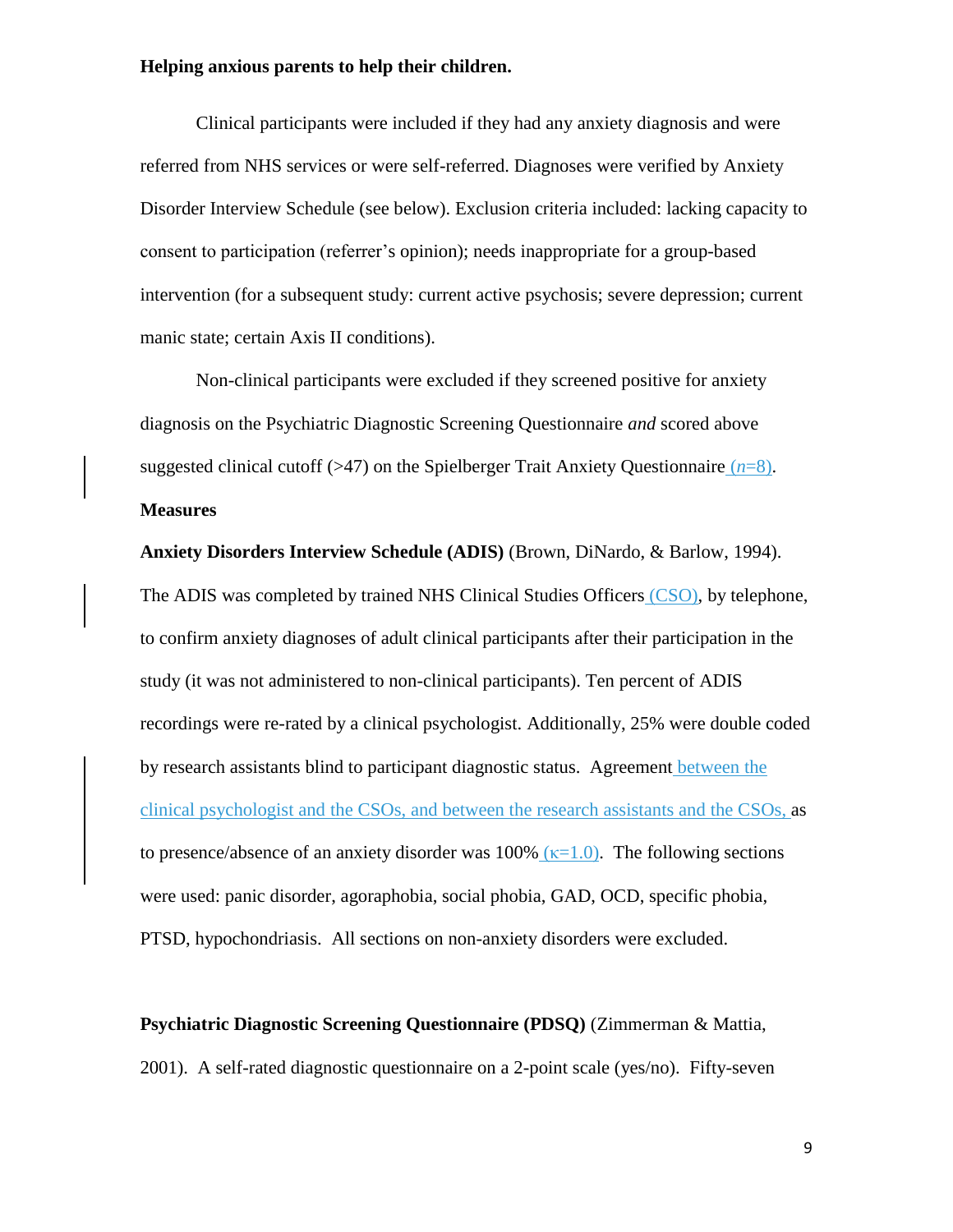items from the PDSQ covered OCD, panic disorder, agoraphobia, social phobia, GAD, hypochondriasis, PTSD. Sections for non-anxiety disorders were not used. The subscales used here have good-to-excellent internal consistency (all  $\alpha$ )-80; mean  $\alpha$ =.86) and testretest reliability (all *r* >.80; mean *r*=.89). Convergent and discriminant validity of the PDSQ has been demonstrated. It has sensitivity of 87% and negative predictive power of 97% (Zimmerman & Chelminski, 2006). Good-to-excellent internal consistency was found for the current sample (all subscales  $\alpha$  > .75). Non-clinical participants who were identified as having an anxiety disorder according to the PDSQ were excluded from the study.

#### **Spielberger State-Trait Anxiety Inventory (STAI) (Spielberger, Gorsuch, &**

**Lushene, 1970).** The STAI is a self-rated questionnaire measuring state and trait anxiety. It comprises 40 items rated using a 4-point scale ('almost never' to 'almost always'), with a suggested clinical cut-off of 47. The Trait scale has good test-retest reliability, with correlations from .73 to .86 (Spielberger et al., 1970). Construct and concurrent validity have been demonstrated (Spielberger et al., 1970). For the current sample, high internal consistency was found for both Trait ( $\alpha$ =.96) and State Anxiety ( $\alpha$ =.93). Non-clinical participants who scored above the clinical cut-off score were excluded from the study.

**Spence Child Anxiety Scale (parent-version) (SCAS):** (Spence, 1998) A parent-rated symptom checklist, covering panic, agoraphobia, separation anxiety, physical injury fears, social phobia, OCD, GAD. It has 38 items rated on a 4-point scale: 'never' to 'always'. It has good internal consistency  $(\alpha = .61-.92)$  across subscales), and good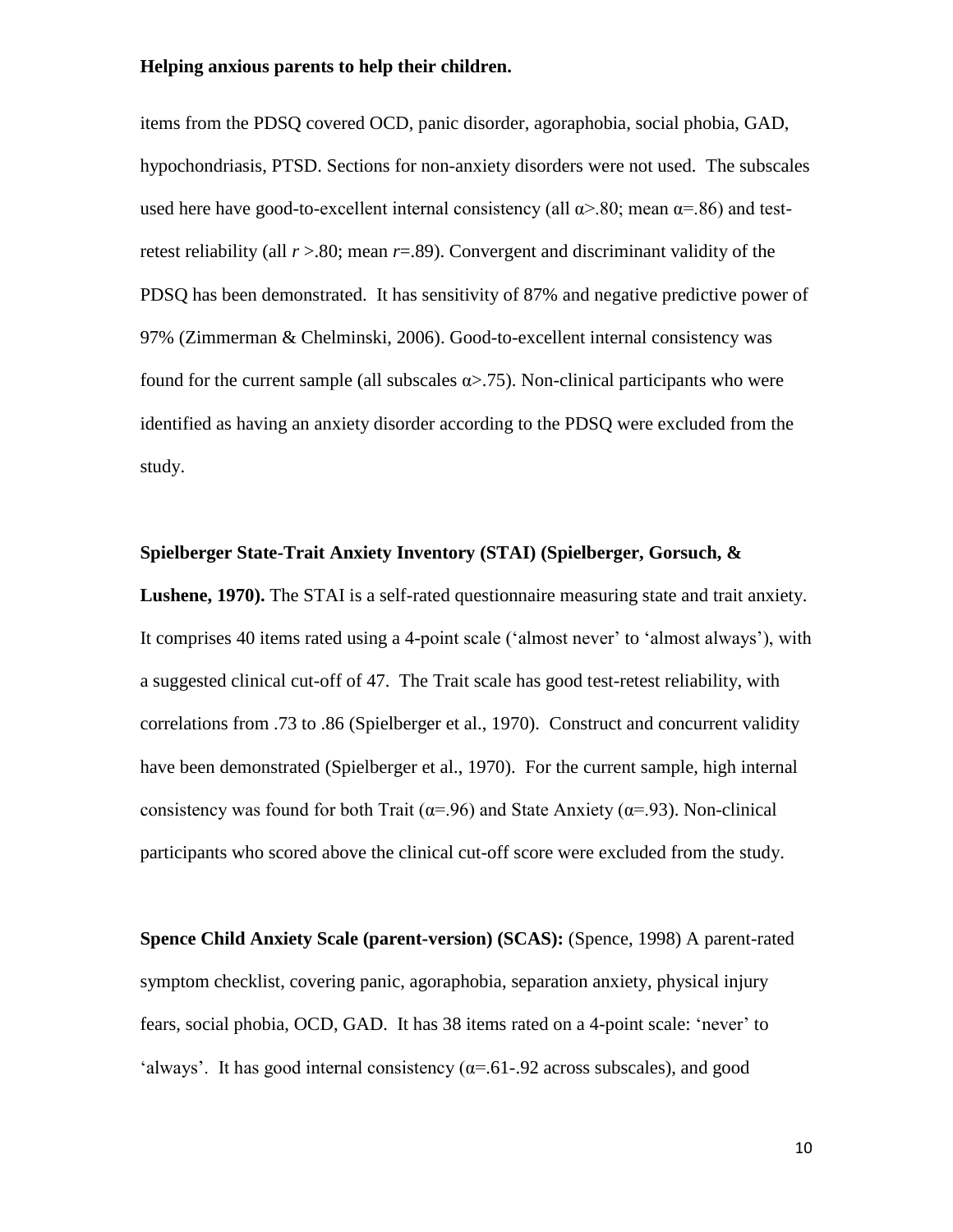validity, indicated by strong correlations (*r*=.55-.59) with the internalising subscale of the Child Behaviour Checklist (Nauta et al., 2004). It shows good discriminant validity for anxiety diagnoses (Nauta et al., 2004). Good internal consistency was found in the current sample ( $\alpha = .87$ ).

#### **Procedure**

Ethical approval was received from the NHS Research Ethics Service. Informed consent was obtained from all participants.

A Dutch protocol (Van der Bruggen & Bogels 2012) was adapted for the experimental task. Children selected two stimuli that they were moderately scared of, from a list of nine ('mice', 'crickets', 'spiders', 'snakes', 'beetles', 'worms', 'snails', 'woodlice', 'ants'). A coin was flipped to determine the order in which these stimuli were presented. Parents were then provided with the materials for the first stimulus: pictures of the stimulus (one cartoon, one photograph), a toy of the stimulus, and a live or taxidermy-prepared animal. For ethical and practical reasons, we could not use a live tarantula or snake, but the taxidermy-prepared animals were set up in realistic environments to make it appear that the animals were alive. Parents were asked to help their child to approach these materials, and given a list of 13 increasingly difficult steps in which to do this (Table 1). The parent-child dyad worked through the steps until the child completed the task or refused to continue. The process was video-recorded.

#### TABLE 1

After completing this task with the first stimulus, parents were assigned to one of two conditions (determined by online random number generator, with no stratification,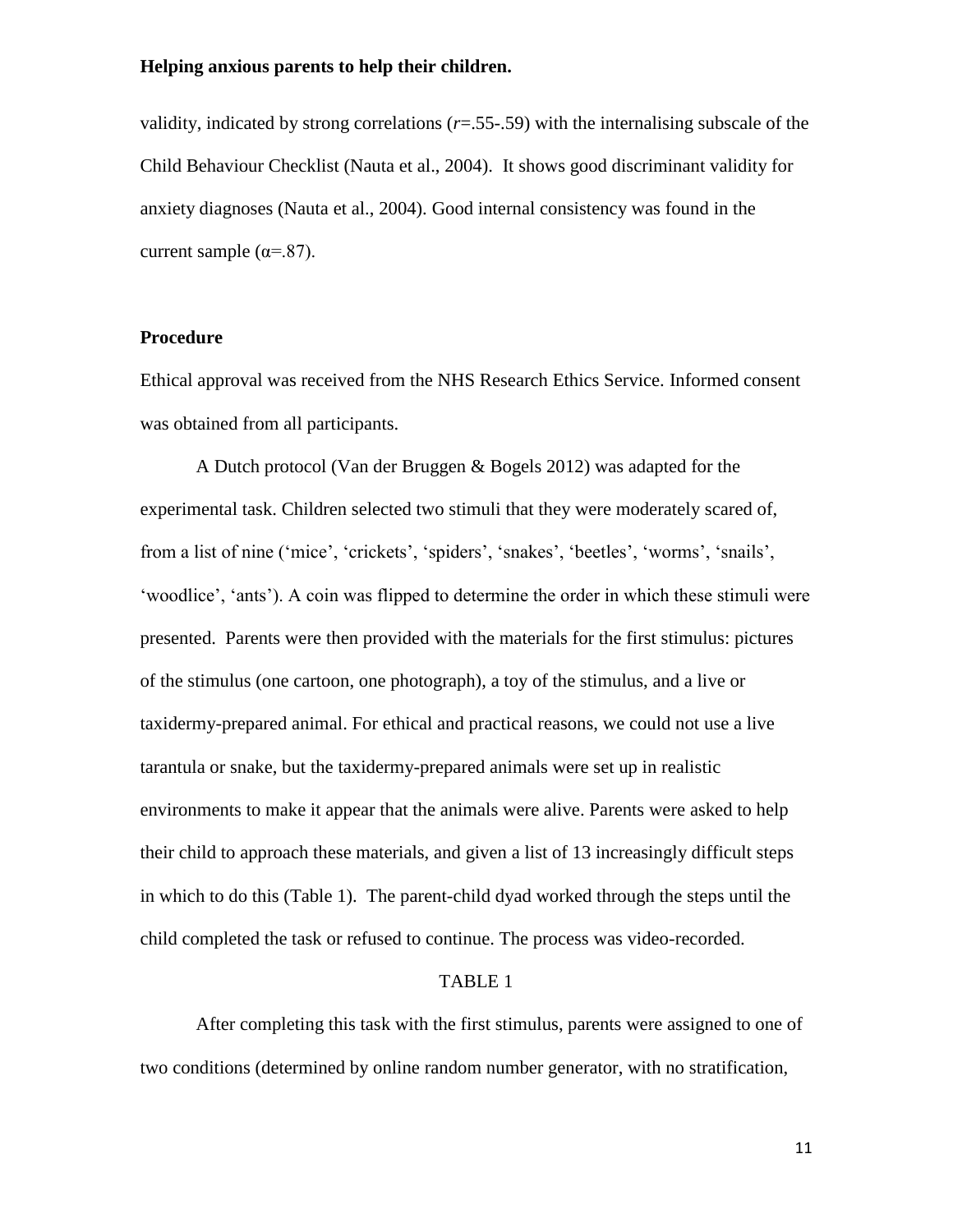prior to participants' arrival in the laboratory). Parents in the 'Managing Fear' tutorial condition watched a video tutorial about how to help children who are in fearful situations. This video lasted for approximately ten minutes and was delivered by a female clinical psychologist. It gave instruction on: avoiding criticism; encouraging and reinforcing approach behaviour; reducing encouragement and reinforcement of avoidance; increasing confident verbal information; reducing fearful verbal information; increasing positive vicarious modelling; reducing negative vicarious modelling. They were then given a short, written summary of the information. The remaining parents were in the 'Control' ('Learning to Read') tutorial condition. These parents watched an instructional video of similar length about teaching children to read, delivered by a female teacher.

After parents had received their 'learning to read' or 'managing fear' tutorial, the second set of fearful stimulus materials (e.g. a box of snake-related materials) was given to parents. They were asked to help their child to approach the materials, as previously. See Figure 1.

#### FIGURE 1

#### **Data Coding**

Quantitative coding of the videorecorded task was undertaken by two pairs of graduate students (each pair providing a single agreed score) who were blind to parents' diagnostic status (anxious/control), intervention condition ('Managing Fear' tutorial vs 'Learning to Read' tutorial), and time point (pre-intervention vs post-intervention). Approximately five hours of training was provided. Recordings were allocated in such a way that no pair coded the same parent-child dyad for both pre- and post-intervention tasks.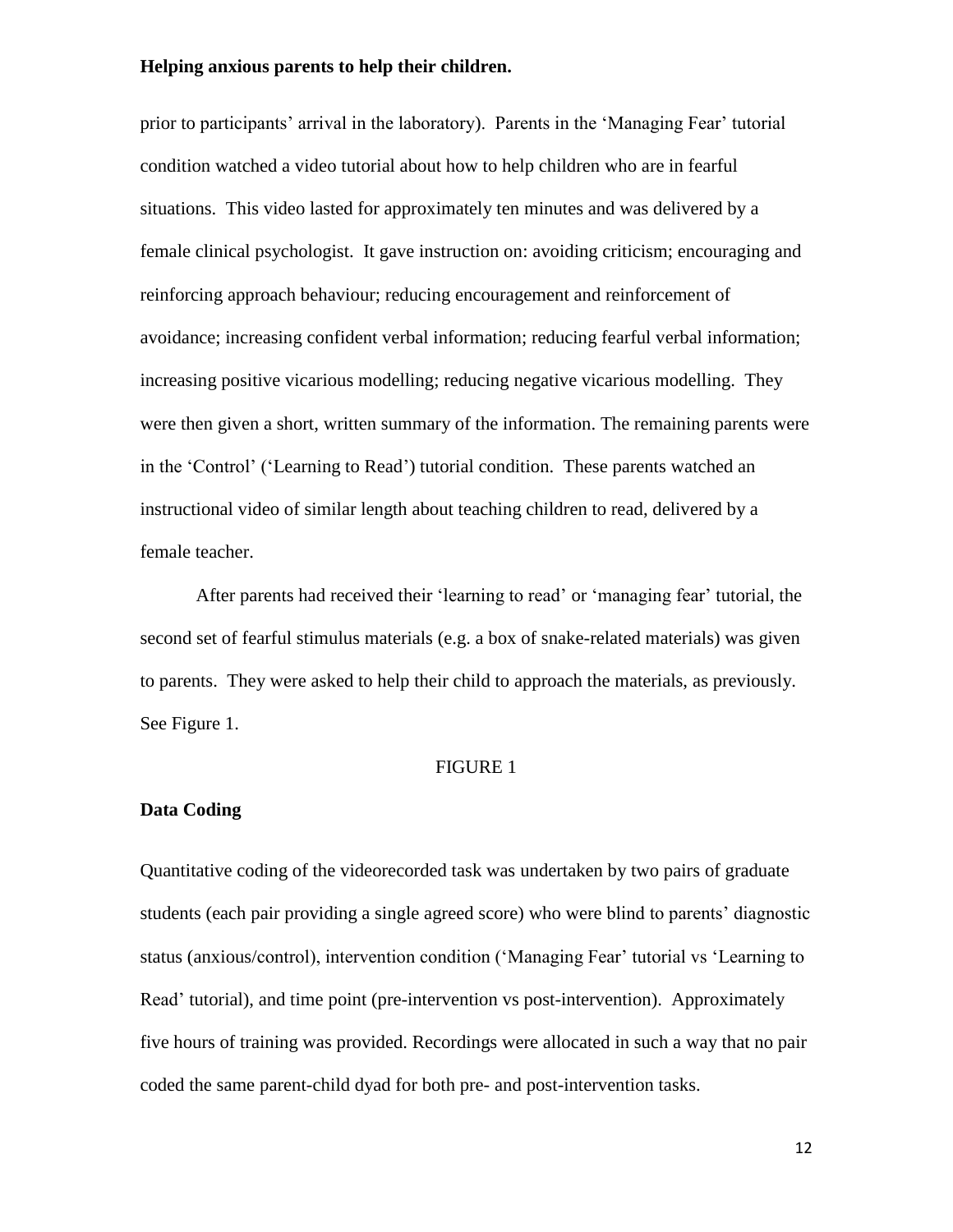Nine parent behaviours were coded: criticism, encourage approach, reinforce approach, encourage avoidance, reinforce avoidance, confident verbal information, fearful verbal information, positive vicarious modelling, negative vicarious modelling. Each behaviour was coded once after every thirty seconds of video, on a three-point scale (0=none of the behaviour, 1=a little of the behaviour, 2=a lot of the behaviour). A mean score for each behaviour was calculated.

To capture children's 'approach/avoidance' behaviour, the number of predetermined steps (0-13) reached by the child during the task was counted (Table 1).

For each behaviour, each coder in the pair provided an initial score, before the pair agreed a single score to be used in analysis. Cronbach's alphas between these initial scores were computed, showing good inter-rater reliability for all parent behaviours (α>.68).

Owing to equipment failure, two families (one clinical, one non-clinical) had no codable data for Stimulus Two. Their data were excluded from analyses employing Stimulus Two data only.

## **Results**

#### **Factor analysis**

In order to reduce the data, an exploratory principle components analysis was conducted, using data from the first stimulus only (prior to intervention). Using eigenvalues, scree plot and interpretability, a two-factor solution emerged (see Table 2 for item loadings). The first factor, "approach parenting" accounted for 22.65% of the variance and included encouraging approach behaviour, reinforcing approach behaviour, giving confident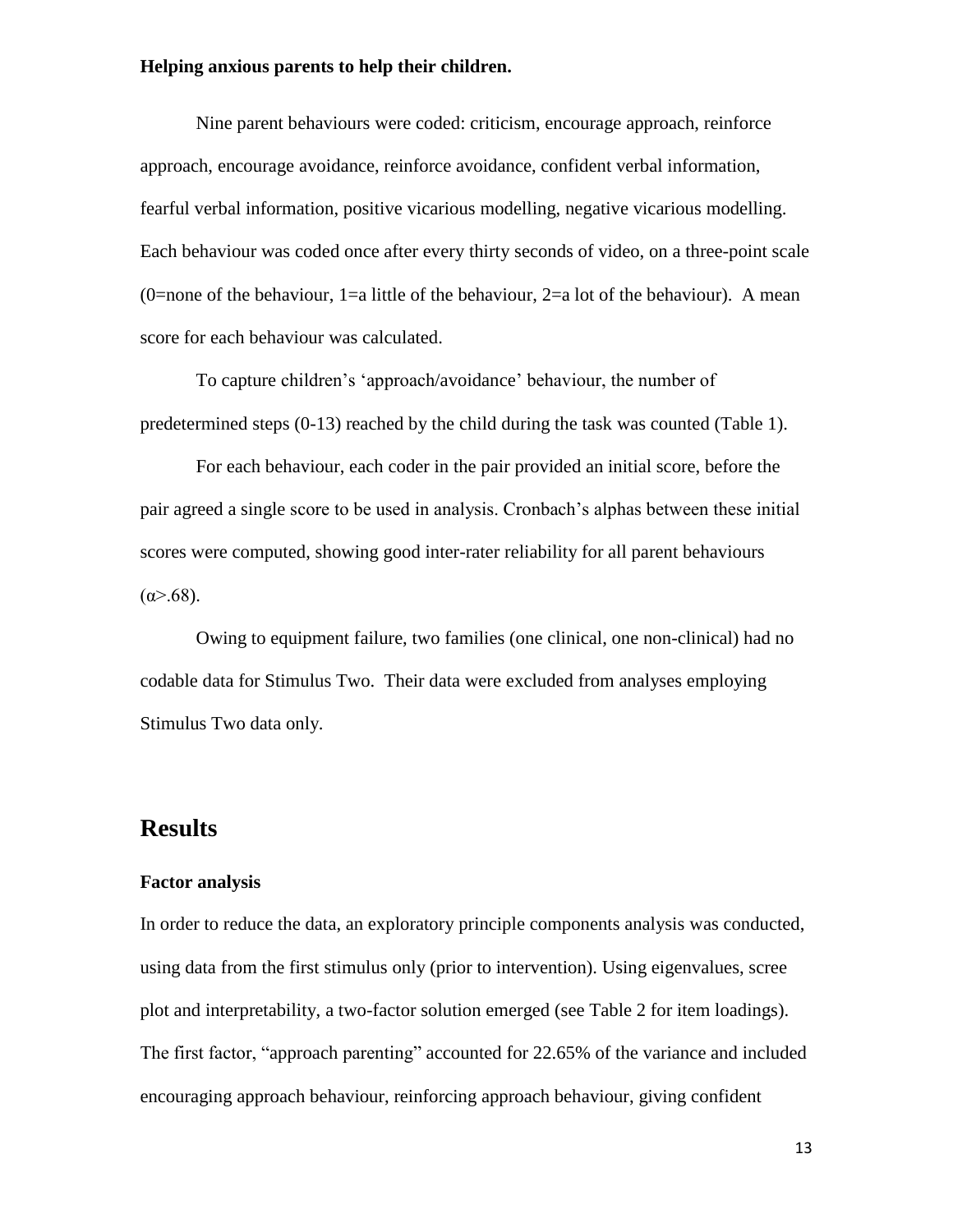verbal information, and positive vicarious learning. The second factor "avoidance parenting" accounted for 18.81% of the variance and included encouraging avoidance, reinforcing avoidance, giving fearful verbal information, and negative vicarious learning. For each of these two factors, the constituent codes were averaged to compute a scale score. The item relating to parental criticism did not load highly onto either factor (due to very low levels of this behaviour) and was subsequently excluded.

#### TABLE 2

#### **Hypothesis testing**

**Hypothesis 1: There will be a positive association between 'approach parenting' and children's approach of a fearful stimulus and a negative association between 'avoidance parenting' and children's approach of a fearful stimulus**

To examine the relationship between parenting ('approach parenting' and 'avoidance parenting') and the number of steps taken by children towards the fearful stimulus, Pearson's correlations were computed. Only data from the first stimulus were employed, as data from the second stimulus could be contaminated by the manipulation. There was no significant correlation between 'approach parenting' and number of steps achieved by the child  $(r=.03, p=.81, n=72)$ , or between 'avoidance parenting' and number of steps completed (*r*=-.20, *p*=.09, *n*=72).

To explore whether the links between parenting and children's approach/avoidance behaviour were moderated by parental clinical status, we conducted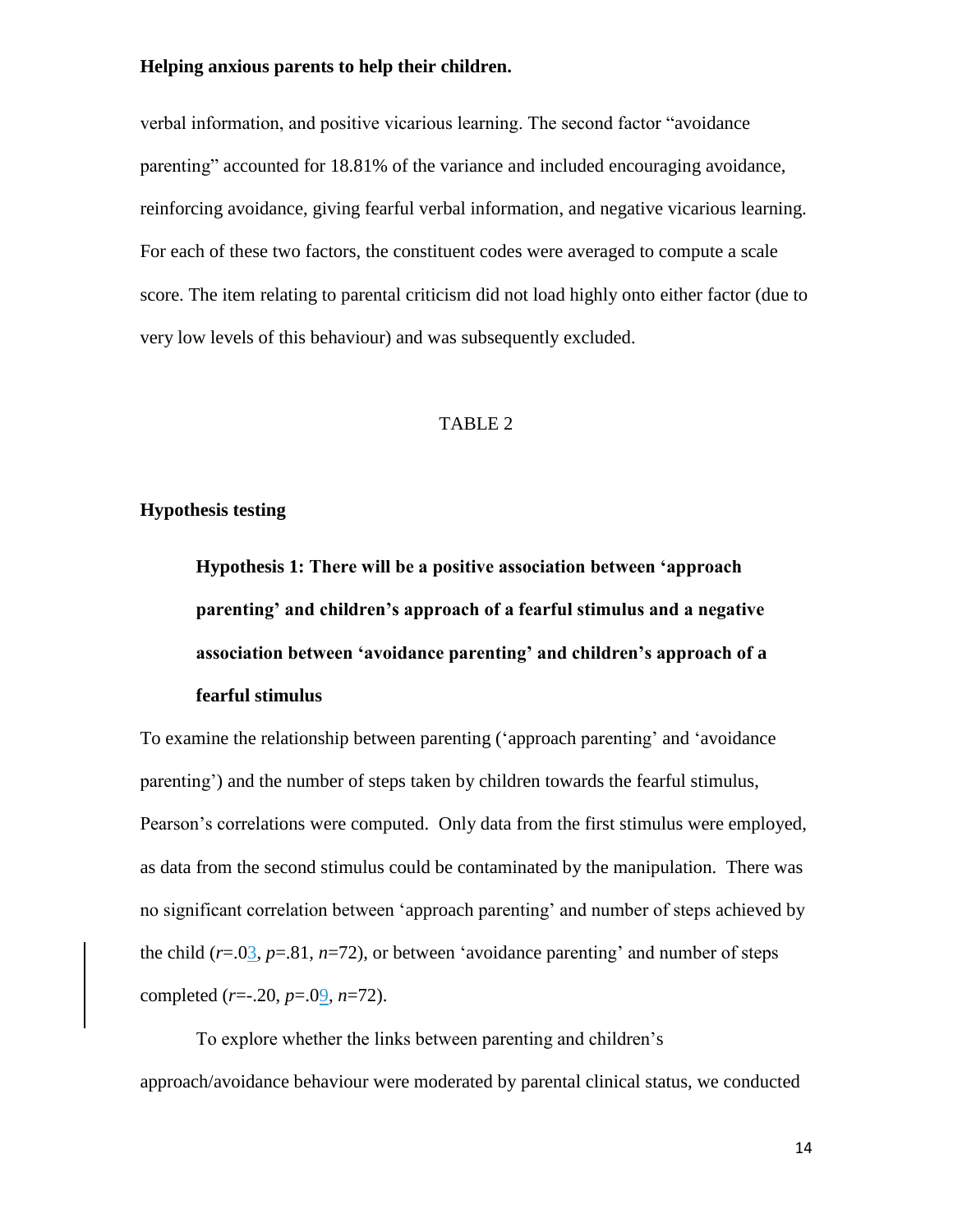two Hayes PROCESS moderation regression analyses (Hayes, 2017). For each analysis, 'approach' or 'avoidance' parenting score was entered as the independent variable, predicting number of steps achieved by the child, and parental clinical status (dummy coded as 0/1) was entered as the moderator. No significant moderation by parents' clinical status was detected: approach parenting,  $b=0.32$ ,  $95\%$ CI [ $-0.38$ . 1.01],  $t=0.92$ , *p*=.36; avoidance parenting, *b*=-1.62, 95%CI [-5.07, 1.83], *t*=-0.94, *p*=.35.

We examined whether the children's anxiety moderated the links between parenting and number of steps taken towards the fearful stimulus. Using Hayes PROCESS moderation (Hayes, 2017), 'approach' or 'avoidance' parenting was entered as the independent variable, with children's anxiety (SCAS) as moderator, predicting the number of steps achieved by the child. No significant moderation by children's anxiety level was detected: approach parenting, *b*=0.02, 95%CI [-0.02, 0.06], *t*=0.98, *p*=.33; avoidance parenting, *b*=-0.08, 95%CI [-0.24, 0.08], *t*=-1.02, *p*=.31.

# **Hypothesis 2: The parenting tutorial will increase parents' 'approach parenting' and reduce parents' 'avoidance parenting'**

To assess whether our video parenting tutorial impacted on parenting, we conducted two 2(condition: parenting tutorial/control tutorial) x 2(time: pre-tutorial/post-tutorial) Mixed Design ANOVAs with a) 'approach parenting' and b) 'avoidance parenting' as dependent variables.

There were baseline differences between participants in the treatment and control conditions, with parents in the intervention group showing more 'approach parenting' behaviours than the control group  $(F(1,68)=6.89, p=.01, r=.30)$ . For 'approach parenting'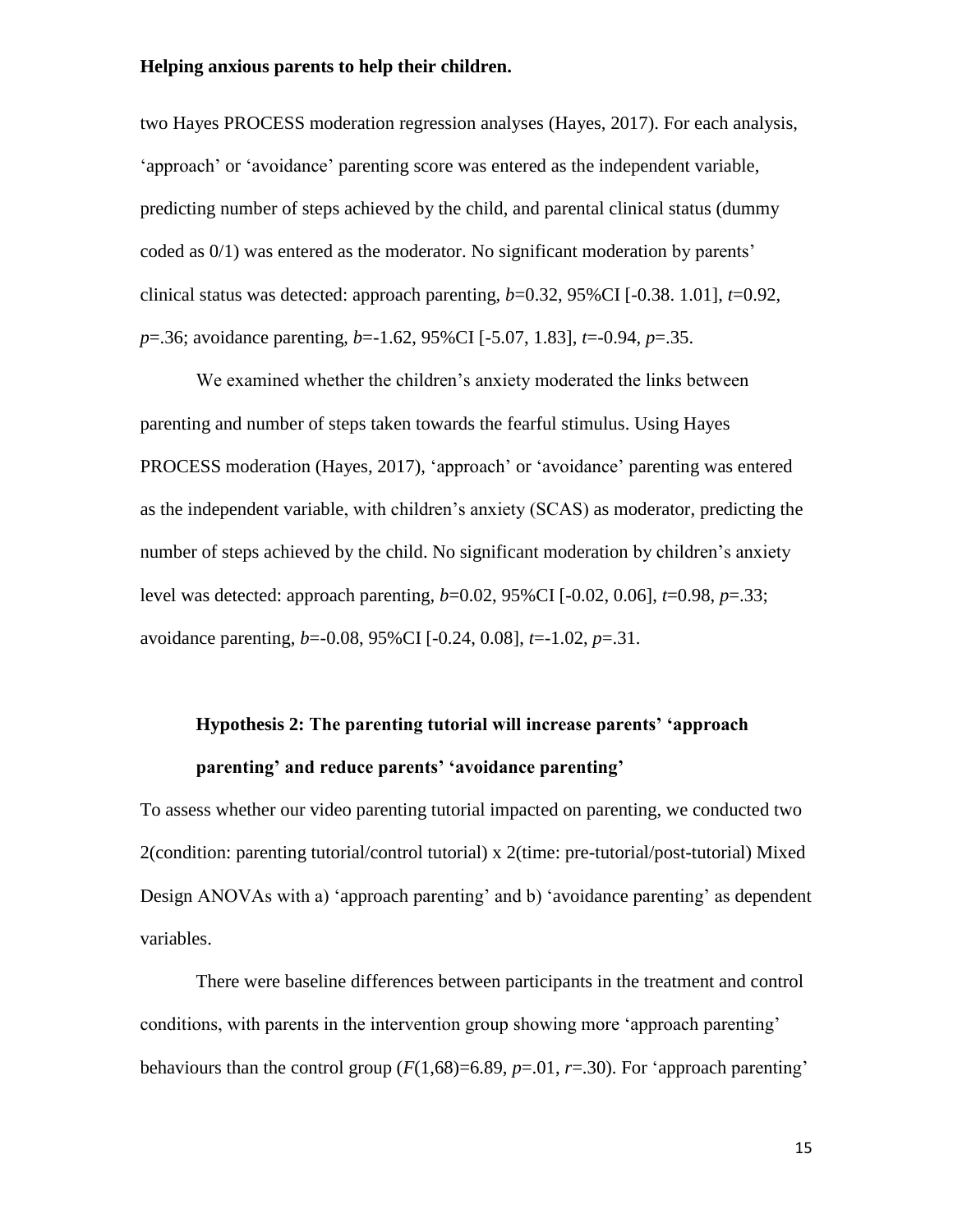there was a significant time x condition interaction  $F(1,68)=4.25$ ,  $p=.04$ ,  $r=.24$ , suggesting that change in 'approach parenting' after the tutorial was not equal for the two conditions. Figure 2 shows that for parents receiving the parenting tutorial, 'approach parenting' increased, with simple effects analysis suggesting that this increase approached significance  $(F(1,68)=3.68, p=.06, r=.22)$ . There was no change for those in the control condition  $(p=.33, r=.12)$ .

#### FIGURE 2

There was no significant difference in 'avoidance parenting' behaviours between parents in each condition at baseline  $(F(1.68)=0.05, p=.82, r=.03)$ . For 'avoidance parenting' there was a significant time x condition interaction  $F(1,68)=7.18$ ,  $p=.01$ , *r*=.31, indicating that change in 'avoidance parenting' after the tutorial was not equal for the two conditions. Figure 3 shows that for parents receiving the parenting tutorial, 'avoidance parenting' decreased, with a simple effects analysis suggesting that this this was a significant decrease  $(F1,68)=4.73$ ,  $p=.03$ ,  $r=.25$ ). There was no change for those in the control condition  $(p=11, r=19)$ .

#### FIGURE 3

To investigate whether changes in 'approach parenting' and 'avoidance parenting' subsequent to the video tutorial were different for clinical and non-clinical parents, two Hayes PROCESS moderation analyses were conducted (Hayes, 2017). First, simple difference scores were computed for changes in 'approach' and 'avoidance' parenting (separately) by subtracting pre-tutorial parenting from post-tutorial parenting scores. We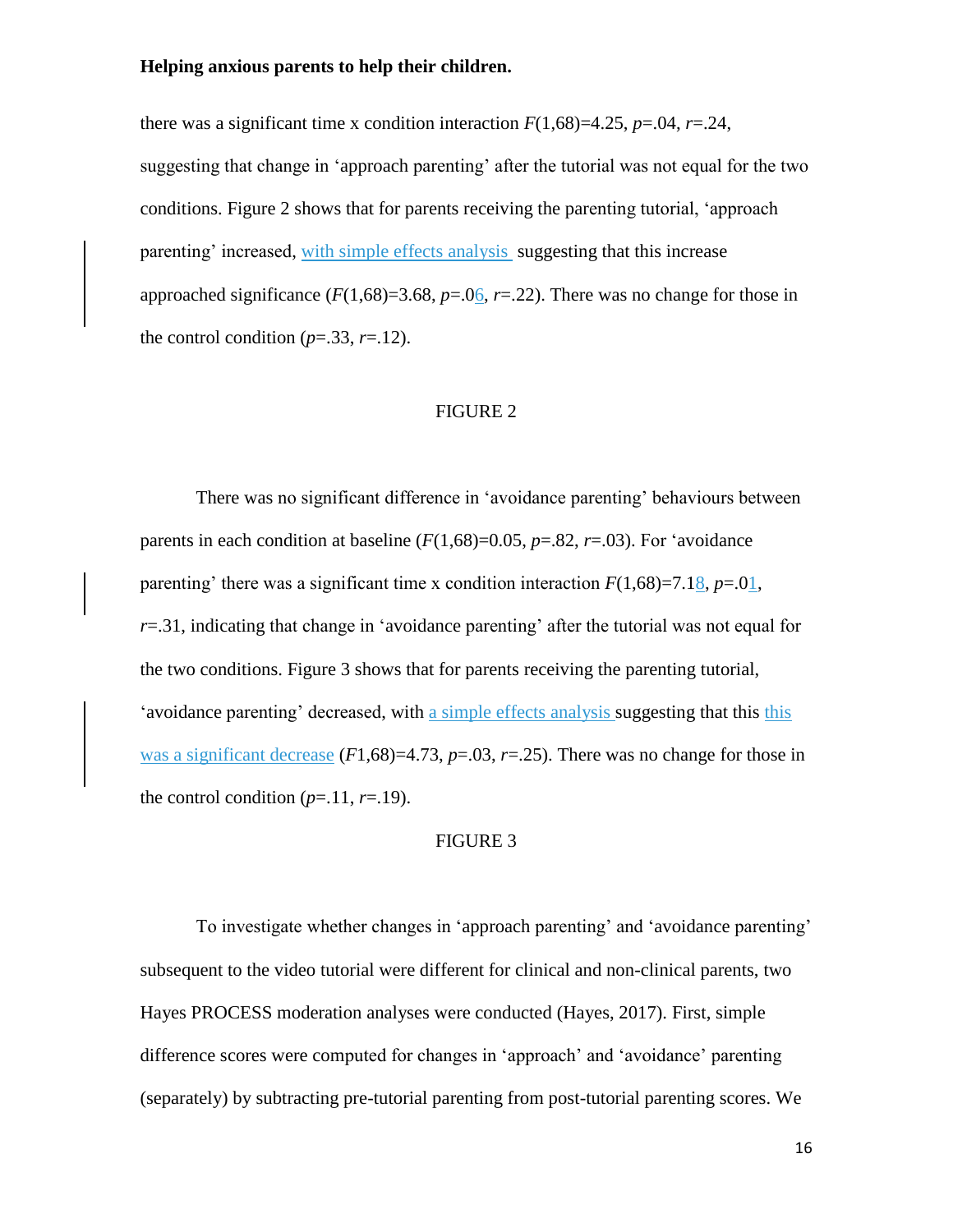included condition (dummy coded  $0/1$ ) as the independent variable, parent clinical status (dummy coded 0/1) as moderator, and the interaction between clinical status and condition as predictors of changes in 'approach parenting' and 'avoidance parenting'. According to the interaction effect, parent clinical status did not moderate the effect of the parenting tutorial on the change in 'approach'  $(b=0.29, 95\%$ CI  $[-0.68, 1.26]$ ,  $t=0.59$ , *p*=.56) or 'avoidance' parenting (*b*=0.01, 95%CI [-0.32, 0.34], *t*=0.07, *p*=0.94), suggesting the impact of the parenting tutorial was not significantly different for clinically anxious and non-anxious parents (see Table 3 for means and standard deviations).

#### TABLE 3

To examine whether children's anxiety (SCAS) impacted on parents' responses to the parenting tutorial, two Hayes PROCESS moderation analyses were computed (Hayes, 2017) using simple difference scores for changes in 'approach' and 'avoidance' parenting (as above) as dependent variables. We then included intervention condition (dummy coded 0/1) as the independent variable, child anxiety as moderator, and the interaction between these as predictors of parenting behaviours. There was a non-significant interaction effect, indicating that child anxiety did not moderate the effect of the parenting tutorial on either the change in 'approach' (*b*=0.01, 95%CI [-0.05, 0.06], *t*=0.29, *p*=.77) or 'avoidance' parenting (*b*=0.01, 95%CI [-0.01, 0.03], *t*=1.45, *p*=.15).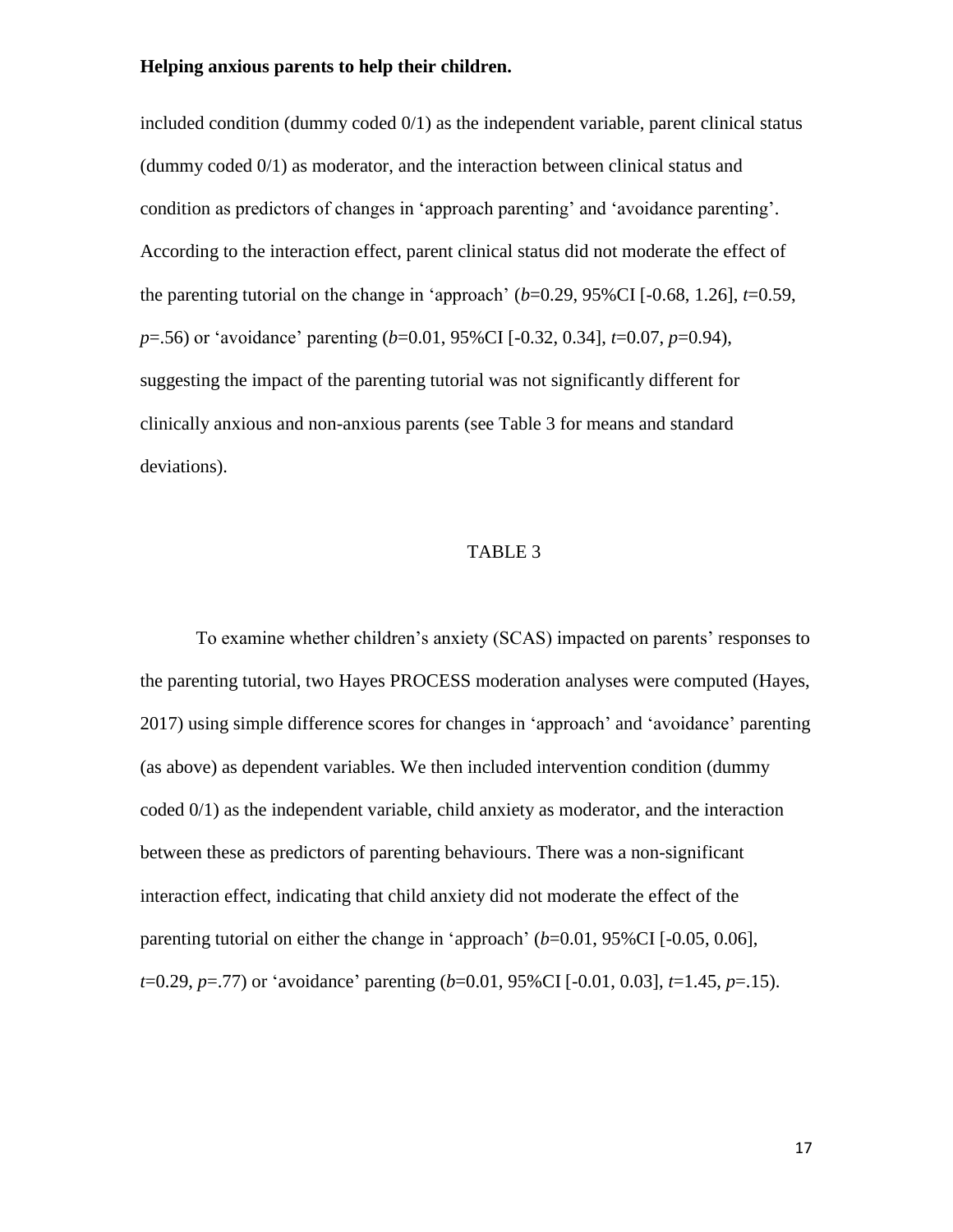**Hypothesis 3: Children of parents who watched the parenting tutorial (as opposed to those who watched a control tutorial) will achieve a greater number of steps approaching the feared stimulus**

A Mixed Methods 2(condition: parenting tutorial/control tutorial) x 2(time: pretutorial/post-tutorial) ANOVA was computed with number of steps that children took towards the stimulus as dependent variable.

There was a significant interaction between time and condition on the number of steps completed  $F(1,68)=4.53$ ,  $p=.04$ ,  $r=.25$ , suggesting that the number of steps that children completed was different for those whose parents received the intervention than for those in the control group. There were no significant baseline differences between children whose parents were in the intervention or control group  $(F(1,68)=0.59, p=.44,$  $r = .09$ ). Figure 4 shows that after parents watched the parenting tutorial, children's number of steps achieved increased, which a simple effects analysis confirmed was a significant increase  $(F(1,68)=6.49, p=.013, r=.30)$ . There was no change for those in the control condition (*F*(1,68)=0.19, *p*=.67, *r=*.05).

#### FIGURE 4

To evaluate whether the impact of the tutorial differed for clinically anxious and non-anxious parents, a Hayes PROCESS moderation analysis was conducted (Hayes, 2017). First, simple difference scores were computed for changes in number of steps taken by subtracting pre-tutorial from post-tutorial steps. This score was used as the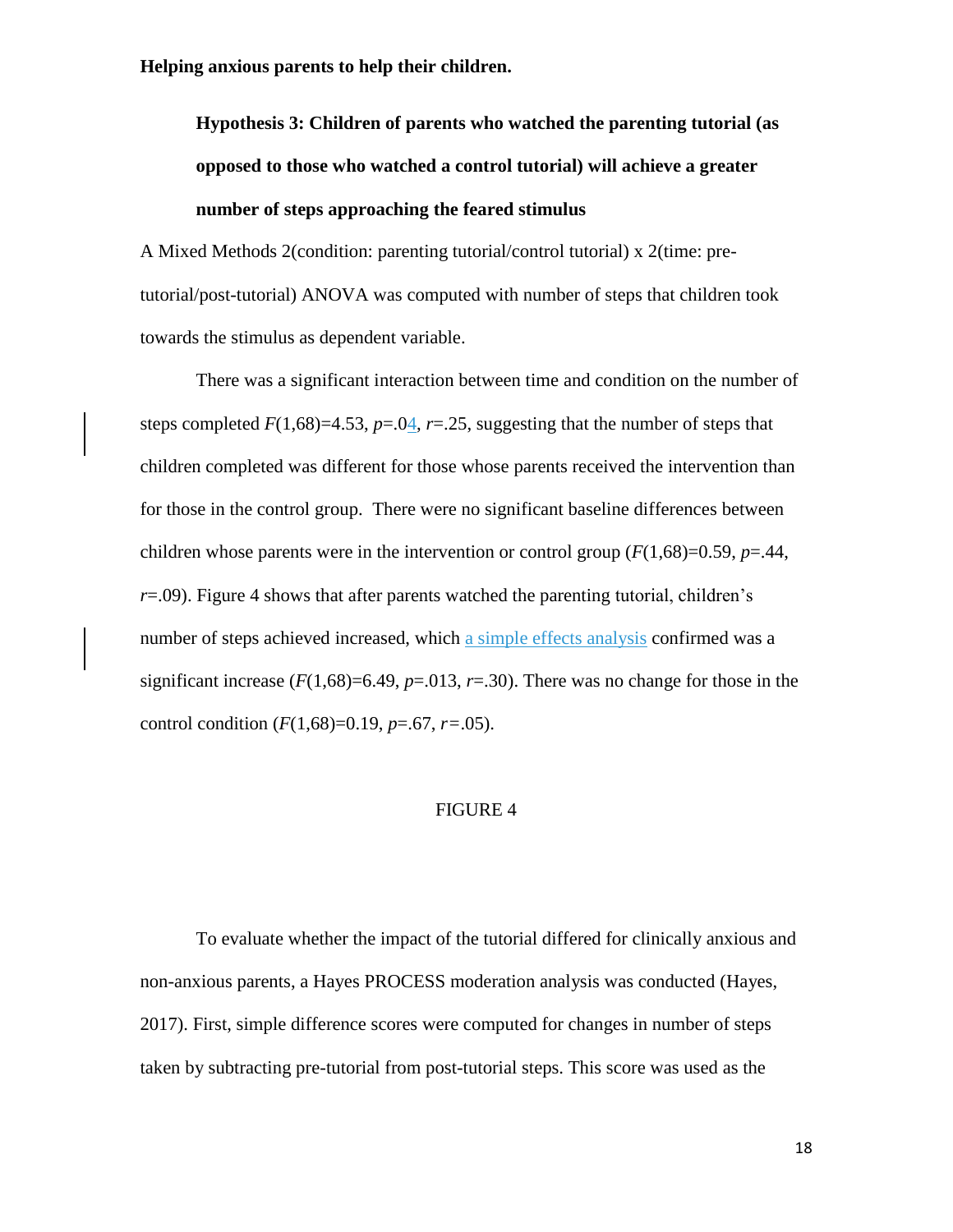dependent variable. We included intervention condition (dummy coded 0/1) as the independent variable and parent clinical status (dummy coded 0/1) as moderator, as well as the interaction between these, in the model. Parent clinical status did not moderate the effect of the parenting tutorial on the number of steps the child achieved, as indicated by the non-significant interaction effect (*b*=-0.35, 95%CI [-1.90, 1.20], *t*=-0.45, *p*=.66), suggesting that the parenting tutorial did not impact differently on children's approach of the fearful stimulus according to whether their parent was clinically anxious or not.

To examine whether children's anxiety (SCAS score) impacted on response to the parenting tutorial, a Hayes PROCESS moderation analysis was undertaken (Hayes, 2017). Simple difference scores for changes in number of steps taken were used as the dependent variable. We included condition (dummy coded 0/1) as the independent variable, and child anxiety as moderator, as well as the interaction between child anxiety and intervention condition, in the model. The non-significant interaction effect indicated that child trait anxiety did not moderate the effect of the parenting tutorial,  $b=-0.01$ , 95%CI [-0.10, 0.07], *t*=-0.26, *p*=.80.

# **Hypothesis 4: Change in 'approach/avoidance parenting' behaviours will mediate the effect of the parenting tutorial on the number of steps approaching a feared stimulus that is achieved by the child.**

To investigate whether the increased steps towards the fearful stimulus achieved by children in the parenting tutorial condition was mediated by changes in parenting, we conducted a Hayes PROCESS mediation analysis (Hayes, 2017). First, we calculated a difference score for number of steps (post-intervention minus pre-intervention steps) to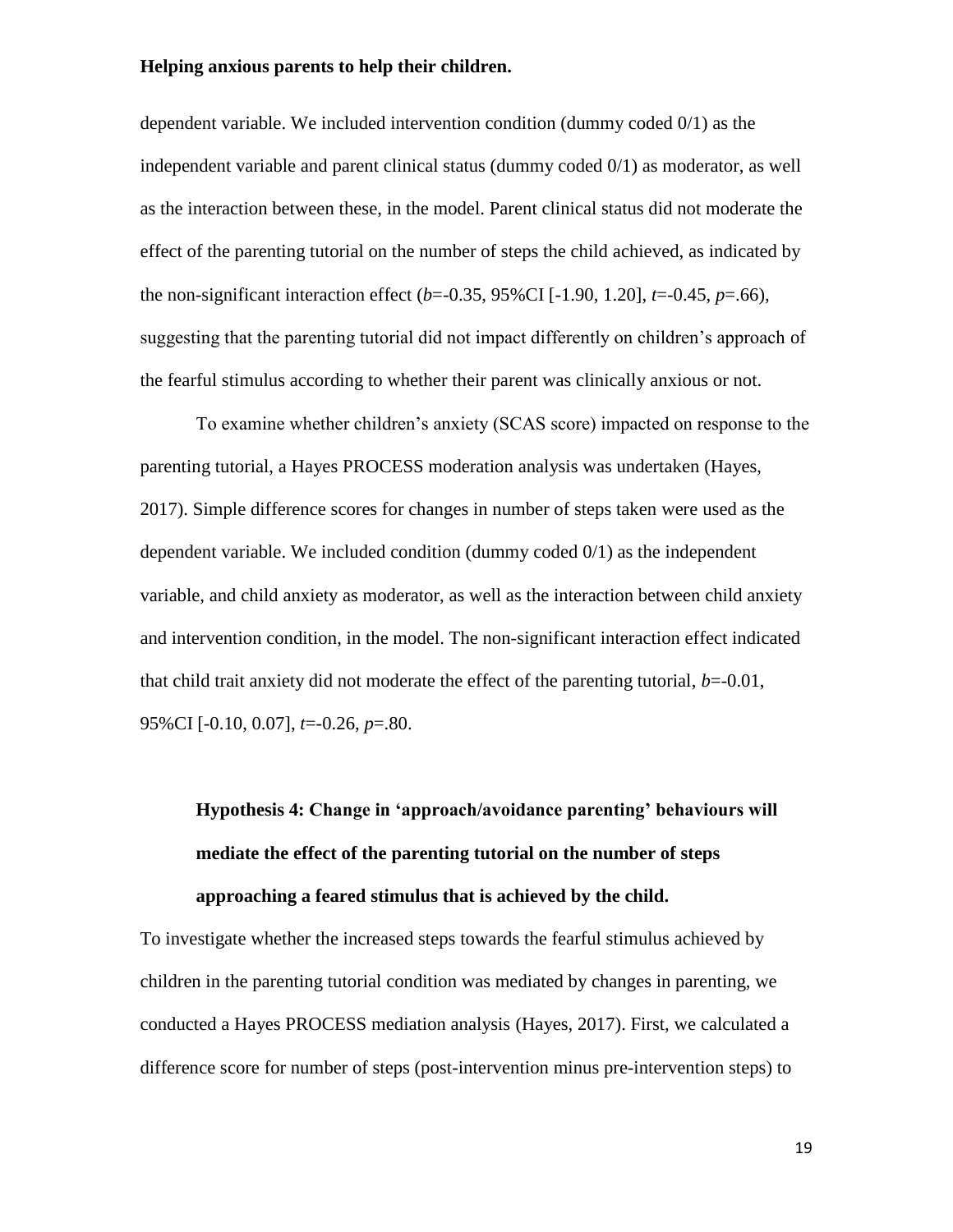serve as the dependent variable. We created difference scores for 'approach' and 'avoidant' parenting (post-intervention parenting minus pre-intervention parenting) to represent changes in parenting, with both of these variables entered as mediators.

The mediation model explained 13.0% of the variance in number of steps achieved. There was a significant indirect effect of 'change in avoidance parenting' on the number of steps that children achieved,  $b=0.25$ , 95%CI [0.05, 0.47], suggesting that the relationship between the parenting tutorial and the number of steps that children achieved was mediated by a change in avoidance parenting (see Figure 5).

#### INSERT FIGURE 5

#### **Discussion**

We hypothesised that 'approach parenting' would be positively associated with the number of steps achieved by children towards the fearful stimulus, and that 'avoidance parenting' would be negatively associated with number of steps. However, this did not seem to be the case. Notably, parental anxiety and children's trait anxiety scores did not moderate this result. Whilst it is not clear why approach and avoidance parenting were not associated with the number of steps achieved, the lack of a moderation effect of parental anxiety and children's trait anxiety was as expected. For instance, parental anxiety was not hypothesised to moderate the relationship between approach/avoidance parenting and the number of steps completed as it was anticipated that the cues given to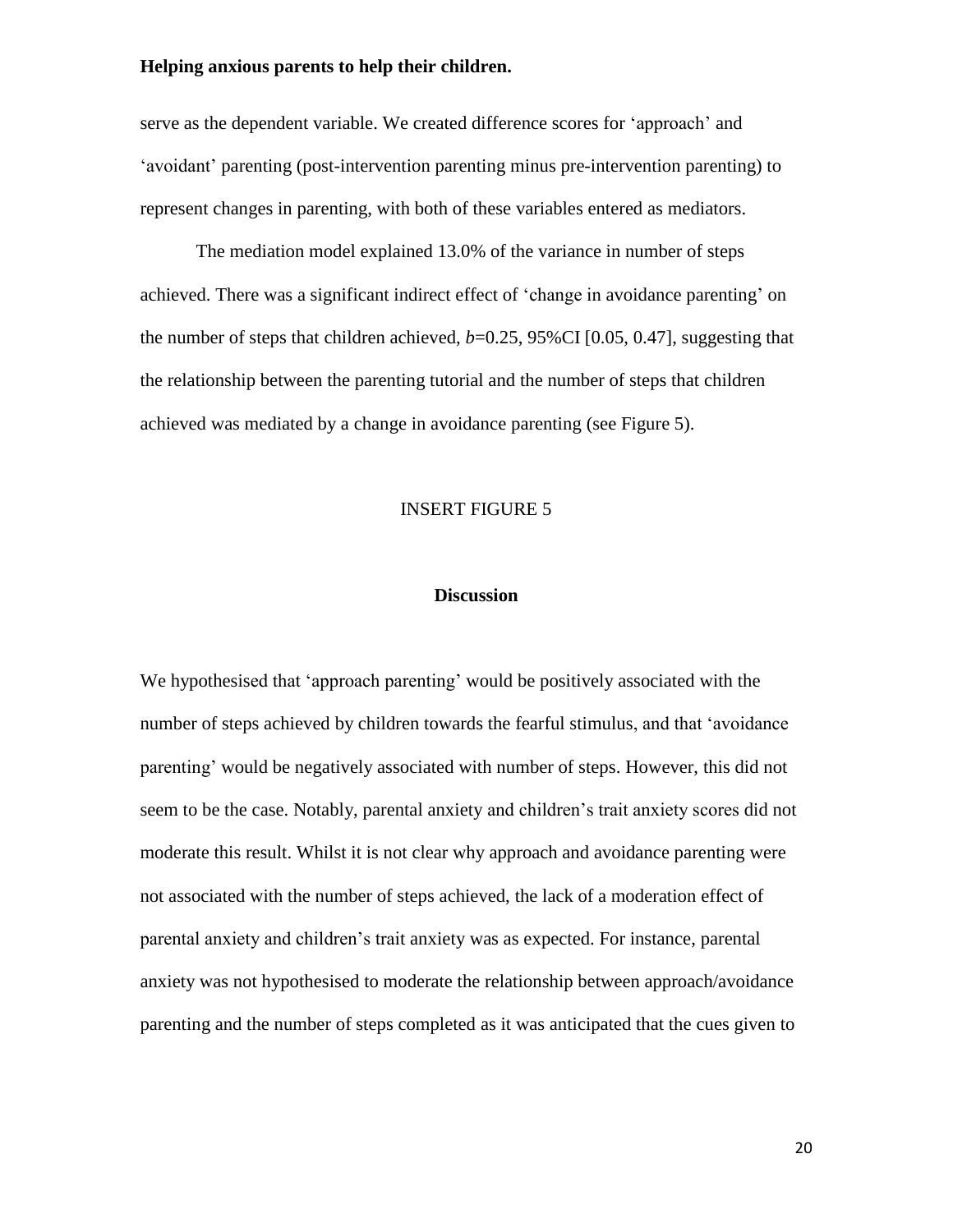children through parenting behaviours would be more influential on their behaviour than parents' clinical status.

We then examined the impact of a short video tutorial that aimed to reduce 'avoidance parenting' and increase 'approach parenting'. Analyses indicated that it was, for the short time-frame that we studied, and in our laboratory setting, successful in these goals. When comparing parenting pre- and post-tutorial, 'approach parenting' increased at trend-level and 'avoidance parenting' decreased substantially, in parents who watched the parenting video, but did not significantly change in those who watched the control video. These findings, along with the finding that parent training can reduce parents family accommodation behaviours (Lebowitz et al., 2014), support the suggestion that fear-related parenting behaviours can be successfully modified. Notably, and as hypothesised, these significant changes in parenting behaviour were not moderated by parents' clinical status or by children's anxiety scores: Both anxious and non-anxious parents, and parents of more and less anxious children all showed the same pattern of results in response to the video-manipulation.

Moreover, the parenting video appeared to have a positive impact on outcomes for children. Children whose parents watched the 'Managing Fear' video increased the number of steps they completed towards the subsequent fearful stimulus, compared to children whose parents saw the control video, who showed no significant change. This increase in number of steps taken was seen across anxious and non-anxious parents, and for more and less anxious children.

Finally, 'avoidance parenting' mediated the change seen in the number of steps children took as a result of the intervention. That is, the 'Managing Fear' video caused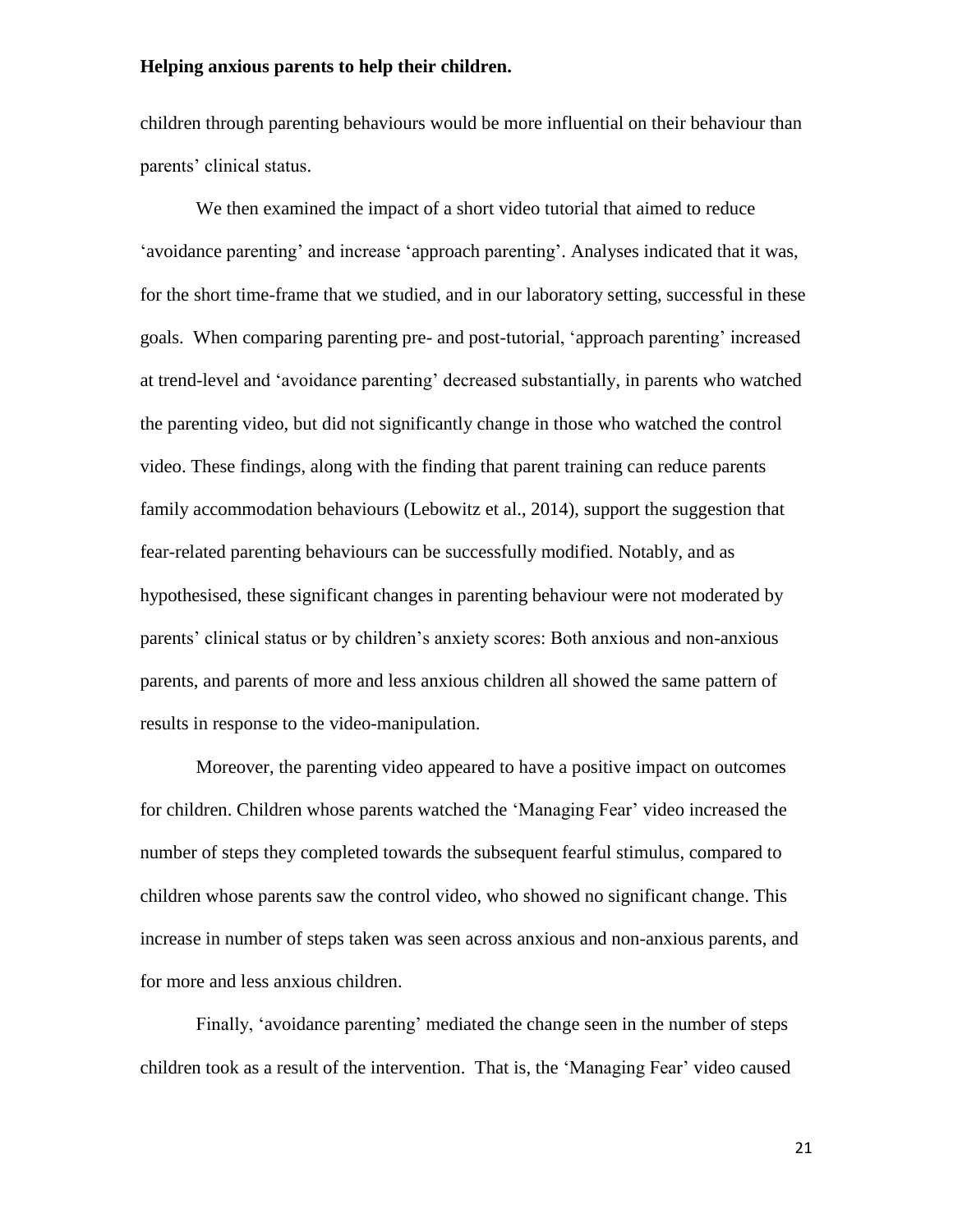reductions in 'avoidance parenting', which in turn led to an increase in the number of steps towards the fearful stimulus that children were willing to make.

The results from the 'Managing Fear' tutorial suggest that not only can parenting behaviour in fearful contexts be manipulated, but that this impacts on children's approach/avoidance behaviour. Whilst previous research has highlighted the benefits of reducing family accommodation behaviours on children's anxiety (Cobham et al., 2017; Lebowitz et al., 2014), the current study provides evidence to suggest that parent training focused specifically on parental modelling of fear and provision of verbal information is also beneficial in reducing children's avoidance behaviours.

Increasing children's approach behaviour and reducing avoidance is key to managing and overcoming anxiety, and enabling parents to do this themselves is a key clinical goal. The parenting tutorial achieved this irrespective of parents' and children's anxiety status.

It is notable that 'avoidance parenting' seemed more important than 'approach parenting' throughout our analyses. It may be that reducing 'negative parenting' is the key to reducing avoidance in children, rather than increasing 'approach parenting'.

#### **Strengths and Limitations**

The study had a number of strengths, including: using, for the first time, clinically anxious parents; employing stimuli that children felt some existing fear towards; and using an observational measure of both parenting and children's behaviour.

However, it was not without limitations. Although all clinically anxious parents had their diagnosis verified by means of a clinical interview (ADIS), resources were not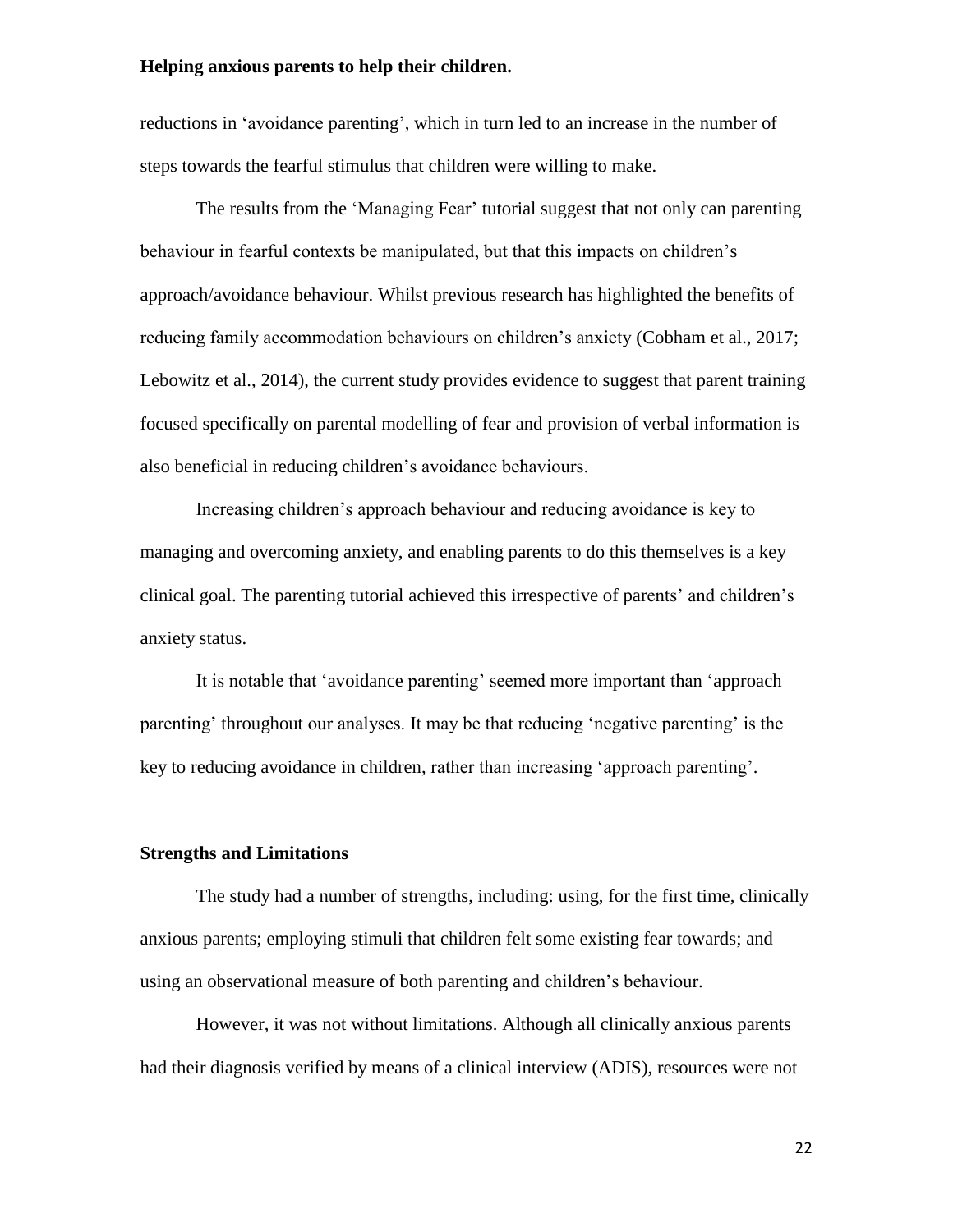available to employ this procedure with non-clinical parents. Therefore, it is possible that some of the non-clinical parents had anxiety disorders that were 'missed', although screening using the PDSQ and STAI means that this was likely to be rare. Likewise, participants were only screened for anxiety disorders, and it is possible that alternative diagnoses were present for some participants, which could have affected the results of the study.

The study explores short-term outcomes only: It is not clear whether the positive impacts of the tutorial are maintained longer term, or whether they generalize beyond the confines of the laboratory. However, a recent trial of a brief, preventative parenting intervention (using principles similar to those included in the parenting tutorial in the current study) found that children whose parents were in the intervention condition were 16.5% less likely to have an anxiety disorder 12-months later, compared to those in the control condition (Cartwright-Hatton et al., 2018).

Children's anxiety was rated by parents, which introduces some biases and does not always correlate highly with children's self-reports. However, the age of the children in this study (5-9 years) meant that self-report measures were not suitable (most are validated only for those aged eight and over).

For ethical reasons children selected animals that they were moderately scared of rather than animals that they were very fearful of, which may have meant that children were more willing to approach these stimuli than they would have been for more fearprovoking stimuli. Further research would benefit from testing this tutorial for children with clinical levels of fear towards the stimuli.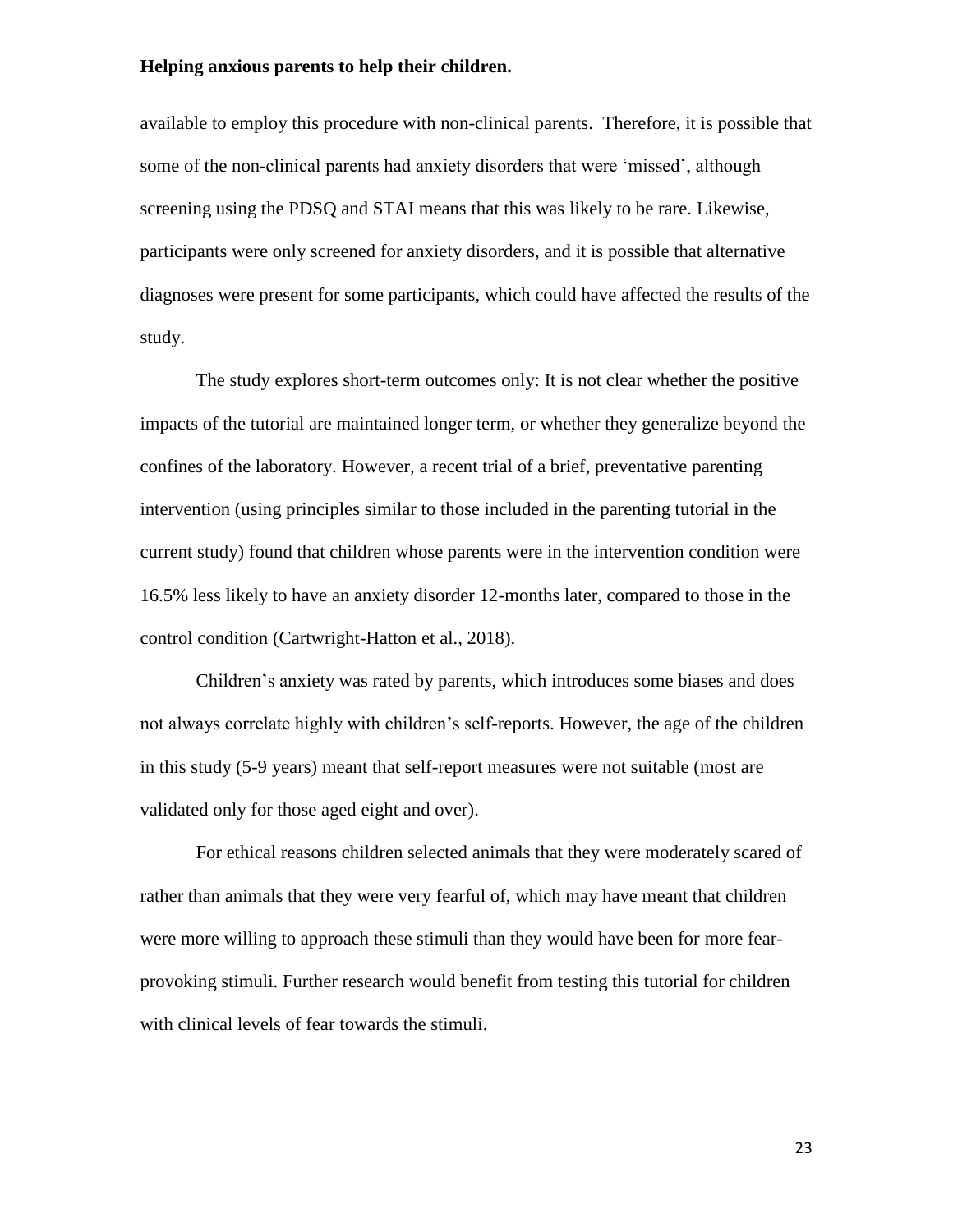For ethical and pragmatic reasons, some stimuli sets employed taxidermyprepared animals rather than live animals, which may have been a confound. However, analyses comparing the number of steps completed by children approaching the live and taxidermy-prepared stimuli (at the pre-intervention stage) indicated no significant differences between the stimuli types  $(t=0.60, p=.55)$ .

We were surprised to see very few instances of parents criticising their children during our tasks and this behaviour had to be removed from analyses. Clinically, parents frequently tell us that they do this, and so the lack of this behaviour in the laboratory raises the possibility that demand characteristics were at play.

Finally, although an attempt was made to recruit both mothers and fathers to this study, fathers were under-represented in the sample. Further research is required to verify if the same effects are seen within a sample of fathers.

#### **Conclusions**

'Avoidance parenting' when children are approaching a fearful stimulus may be unhelpful, perhaps more so than a lack of 'approach parenting'. However, we have shown that both types of parenting are amenable to manipulation by means of a short video tutorial. Moreover, changes in parenting subsequent to the video resulted in increased approach/reduced avoidance behaviour in children, and these changes occurred regardless of parents' or children's pre-existing anxiety status. Further research is needed to explore longer-term outcomes, but the present study provides promising evidence that parenting is amenable to change and can have a significant impact on children's approach to fearful stimuli.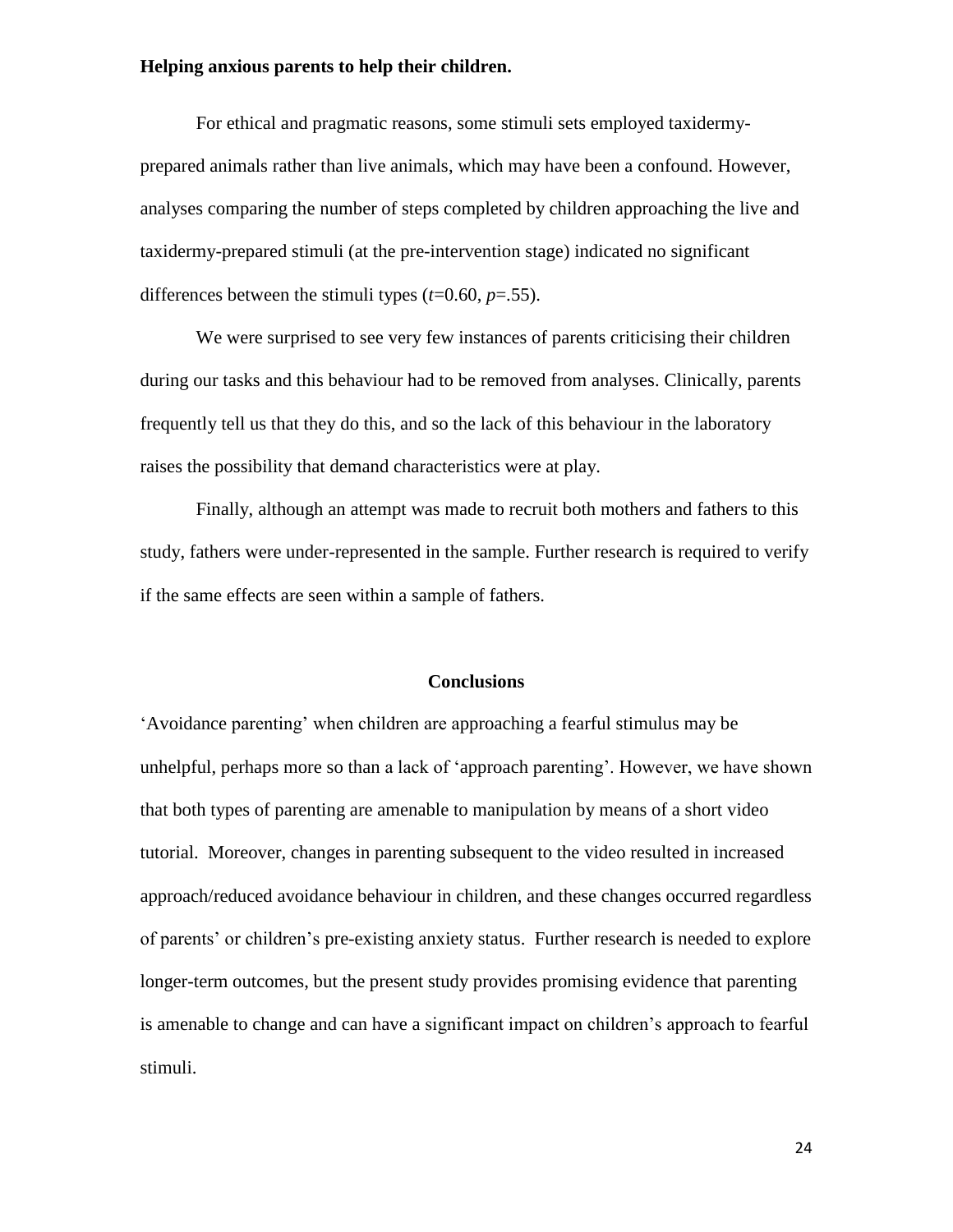#### **References**

Askew, C., & Field, A. P. (2007). Vicarious learning and the development of fears in childhood. *Behaviour Research and Therapy*, *45*(11), 2616–27. doi:10.1016/j.brat.2007.06.008

Baron, R. M., & Kenny, D. A. (1986). The moderator-mediator variable distinction in social psychological research: conceptual, strategic, and statistical considerations. *Journal of Personality and Social Psychology*, *51*(6), 1173–1182. http://dx.doi.org/10.1037/0022- 3514.51.6.1173

Brown, T. A., DiNardo, P. A., & Barlow, D. H. (1994). *Anxiety Disorders Interview Schedule for DSM-IV.* New York: Graywind.

Cartwright-Hatton, S., Ewing, D., Dash, S., Hughes, Z., Thompson, E.J., Hazell, C.M., Field, A.P., & Startup, H. (2018). Preventing family transmission of anxiety: Feasibility RCT of a brief intervention for parents. *British Journal of Clinical Psychology,* 57(3), 351-366. http://doi.org/10.1111/bjc.12177.

Cartwright-Hatton, S., McNicol, K., & Doubleday, E. (2006). Anxiety in a Neglected Population: Prevalence of Anxiety Disorders in Pre-Adolescent Children. *Clinical Psychology Review*, *26*(7), 817–833. https://doi.org/10.1016/j.cpr.2005.12.002

Cartwright-Hatton, S., McNally, D., Field, A. P., Rust, S., Laskey, B., Dixon, C., … Woodham, A. (2011). A new parenting-based group intervention for young anxious children: Results of a randomized controlled trial. *Journal of the American Academy of Child and Adolescent Psychiatry*, *50*(*3*), 242–251.e6. http://doi.org/10.1016/j.jaac.2010.12.015Cheron, D. M., Ehrenreich, J. T., & Pincus, D. B. (2009). Assessment of parental experiential avoidance in a clinical sample of children with anxiety disorders. *Child Psychiatry and Human Development*, 40(3), 383–403.<http://doi.org/10.1007/s10578-009-0135-z>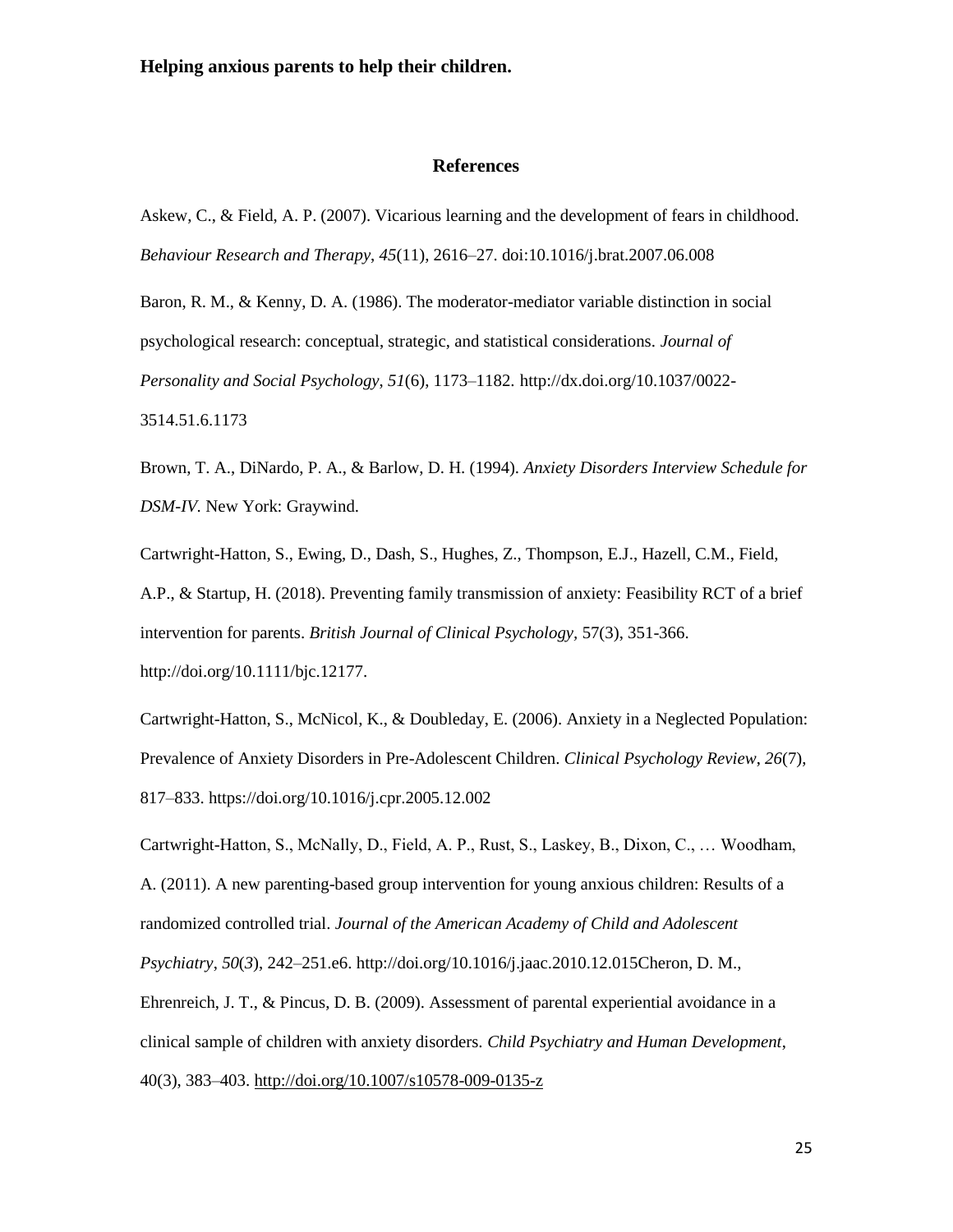Cobham, V. E., Filus, A., & Sanders, M. R. (2017). Working with parents to treat anxietydisordered children: A proof of concept RCT evaluating Fear-less Triple P. *Behaviour Research and Therapy*, *95*, 128–138. http://doi.org/10.1016/j.brat.2017.06.004

Eley, T. C., McAdams, T. A., Rijsdijk, F. V., Lichtenstein, P., Narusyte, J., Reiss, D., … Neiderhiser, J. M. (2015). The Intergenerational Transmission of Anxiety: A Children-of-Twins Study. *American Journal of Psychiatry*, appi.ajp.2015.1. doi:10.1176/appi.ajp.2015.14070818

Field, A. P. (2006). Is conditioning a useful framework for understanding the development and treatment of phobias? *Clinical Psychology Review*, *26*(7), 857–875.

https://doi.org/10.1016/j.cpr.2005.05.010

Field, A. P., & Lawson, J. (2003). Fear information and the development of fears during childhood: effects on implicit fear responses and behavioural avoidance. *Behaviour Research and Therapy*, *41*, 1277–1293. https://doi.org/10.1016/S0005-7967(03)00034-2

Field, A. P., Lawson, J., & Banerjee, R. (2008). The verbal threat information pathway to fear in children: the longitudinal effects on fear cognitions and the immediate effects on avoidance behavior. *Journal of Abnormal Psychology*, *117*(1), 214–224. doi:10.1037/0021-843X.117.1.214

Fisak, B., & Grills-Taquechel, A. E. (2007). Parental modeling, reinforcement, and information transfer: Risk factors in the development of child anxiety? *Clinical Child and Family Psychology Review. 10*(3), 213–231. https://doi.org/10.1007/s10567-007-0020-x

Gregory, A. M., & Eley, T. C. (2007). Genetic influences on anxiety in children: what we've learned and where we're heading. *Clinical Child and Family Psychology Review*, *10*(3), 199–212. doi:10.1007/s10567-007-0022-8

Hayes, A. F. (2017). *Introduction to mediation, moderation, and conditional process analysis: A regression-based approach (2nd Edition)*. London: The Guildford Press.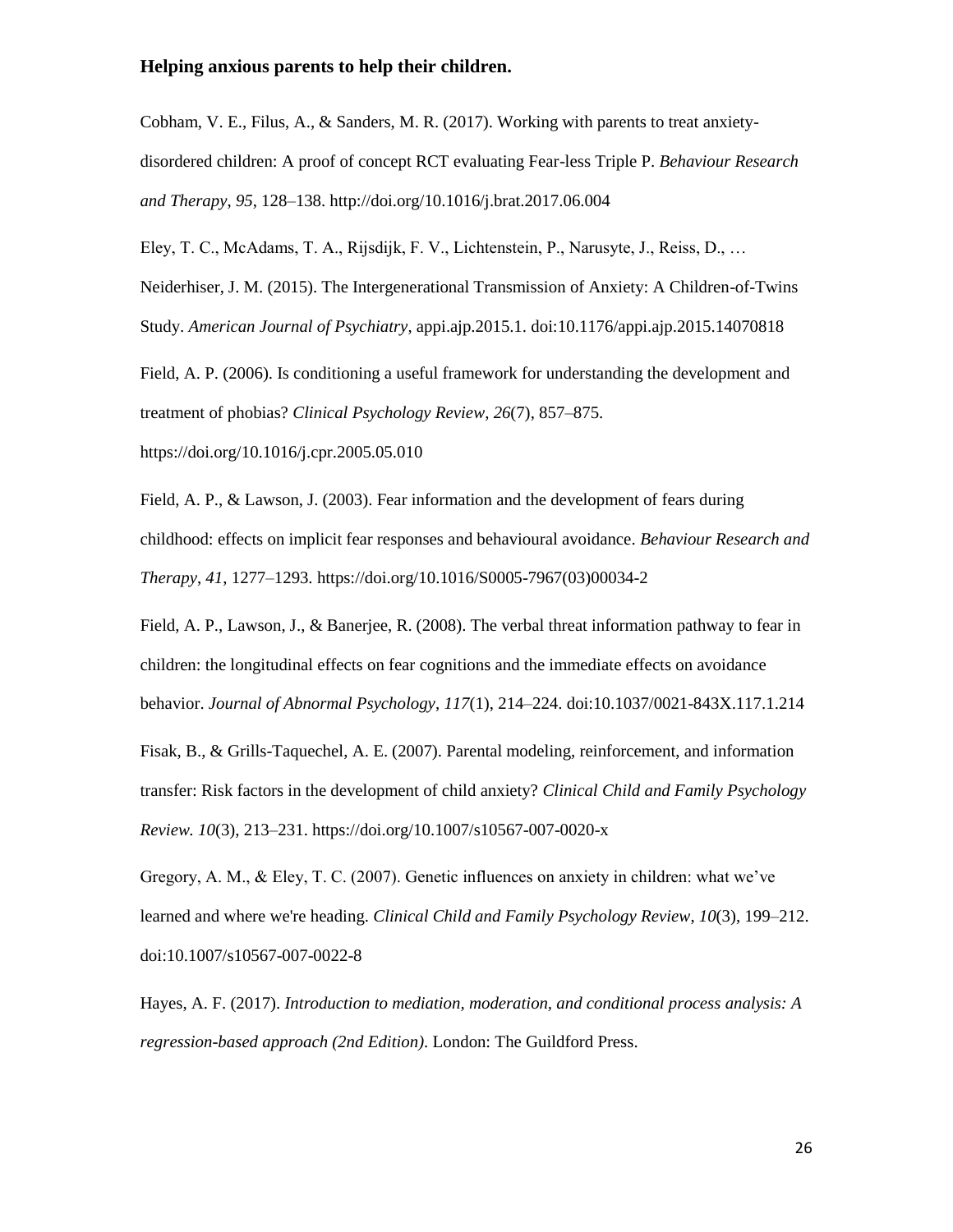Kroes, M., Kalff, A. C., Kessels, A. G. H., Steyaert, J., Feron, F. J. M., Van Someren, A., … Vles, J. S. H. (2001). Child psychiatric diagnoses in a population of Dutch schoolchildren aged 6- 8 years. *Journal of the American Academy of Child & Adolescent Psychiatry*, *40*(12), 1401–1409. https://doi.org/10.1097/00004583-200112000-00010

Lawson, J., Banerjee, R., & Field, A. P. (2007). The effects of verbal information on children's fear beliefs about social situations. *Behaviour Research and Therapy*, *45*(1), 21–37. https://doi.org/10.1016/j.brat.2006.01.007

Lebowitz, E. R., Omer, H., Hermes, H., & Scahill, L. (2014). Parent training for childhood anxiety disorders: The SPACE program. *Cognitive and Behavioral Practice*, *21*(*4*), 456–469. http://doi.org/10.1016/j.cbpra.2013.10.004

Lester, K. J., Lisk, S. C., Mikita, N., Mitchell, S., Huijding, J., Rinck, M., & Field, A. P. (2015). The effects of verbal information and approach-avoidance training on children's fear-related responses. *Journal of Behavior Therapy and Experimental Psychiatry*, *48*, 40–49. http://doi.org/10.1016/j.jbtep.2015.01.008

Merikangas, K. R., Dierker, L. C., & Szatmari, P. (1998). Psychopathology among offspring of parents with substance abuse and/or anxiety disorders: A high risk study. *Journal of Child Psychology and Psychiatry. 39(5) Jul 1998, 711-720*. https://doi.org/10.1111/1469-7610.00370

Muris, P., Bodden, D., Merckelbach, H., Ollendick, T. H., & King, N. (2003). Fear of the beast: A prospective study on the effects of negative information on childhood fear. *Behaviour Research and Therapy*, *41*(2), 195–208. http://doi.org/10.1016/S0005-7967(01)00137-1

Nauta, M. H., Scholing, A., Rapee, R. M., Abbott, M. J., Spence, S. H., & Waters, A. M. (2004). A parent report measure of children's anxiety. *Behaviour Research and Therapy*, *42*(7), 813–839. doi:10.1016/S0005-7967(03)00200-6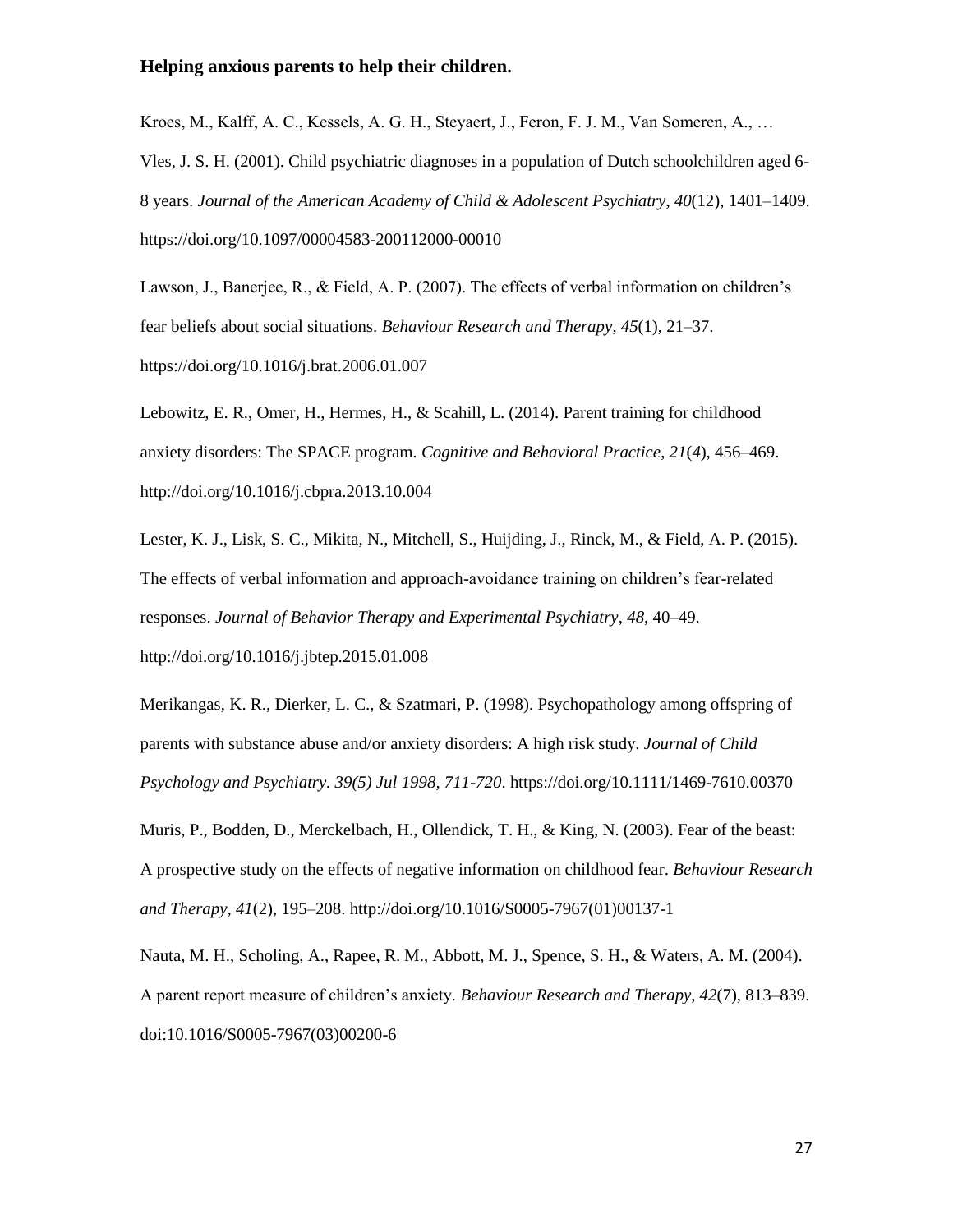Norman, K. R., Silverman, W. K., & Lebowitz, E. R. (2015). Family Accommodation of Child and Adolescent Anxiety: Mechanisms, Assessment, and Treatment. *Journal of Child and Adolescent Psychiatric Nursing*, *28*(*3*), 131–140. http://doi.org/10.1111/jcap.12116

Ollendick, T. H., & King, N. J. (1991). Origins of childhood fears: An evaluation of Rachman's theory of fear acquisition. *Behaviour Research and Therapy. Vol*, *29*(2), 117–123. https://doi.org/10.1016/0005-7967(91)90039-6

Rachman, S. (1977). The conditioning theory of fear-acquisition: A critical examination. *Behaviour Research and Therapy. 15*(5), 375–387. [https://doi.org/10.1016/0005-7967\(77\)90041-](https://doi.org/10.1016/0005-7967(77)90041-9) [9](https://doi.org/10.1016/0005-7967(77)90041-9)

Salloum, A., Andel, R., Lewin, A. B., Johnco, C., McBride, N. M., & Storch, E. A. (2018). Family Accommodation as a Predictor of Cognitive-Behavioral Treatment Outcome for Childhood Anxiety. *Families in Society*, *99*(*1*), 45–55.

https://doi.org/10.1177/1044389418756326

Spence, S. H. (1998). A measure of anxiety symptoms among children. *Behaviour Research and Therapy*, *36*, 545–566. doi:10.1016/S0005-7967(98)00034-5

Spielberger, C. D., Gorsuch, R. L., & Lushene, R. E. (1970). *Manual for the State-Trait Anxiety Inventory*. Palo Alto, CA: Consulting Psychologists Press. Retrieved from http://ubir.buffalo.edu/xmlui/handle/10477/2895

Turner, S. M., Beidel, D. C., & Costello, A. (1987). Psychopathology in the offspring of anxiety disorders patients. *Journal of Consulting and Clinical Psychology*, *55*(2), 229–235. http://dx.doi.org/10.1037/0022-006X.55.2.229

Van der Bruggen, C. O., & Bogels, S. M. (2012). Girls ' and mothers ' spider fear , maternal control and autonomy Granting Behavior , and the Role of threat intensity during a spider exposure task. *Journal of Experimental Psychopathology*, *3*(1), 17–29. doi:10.5127/jep.017411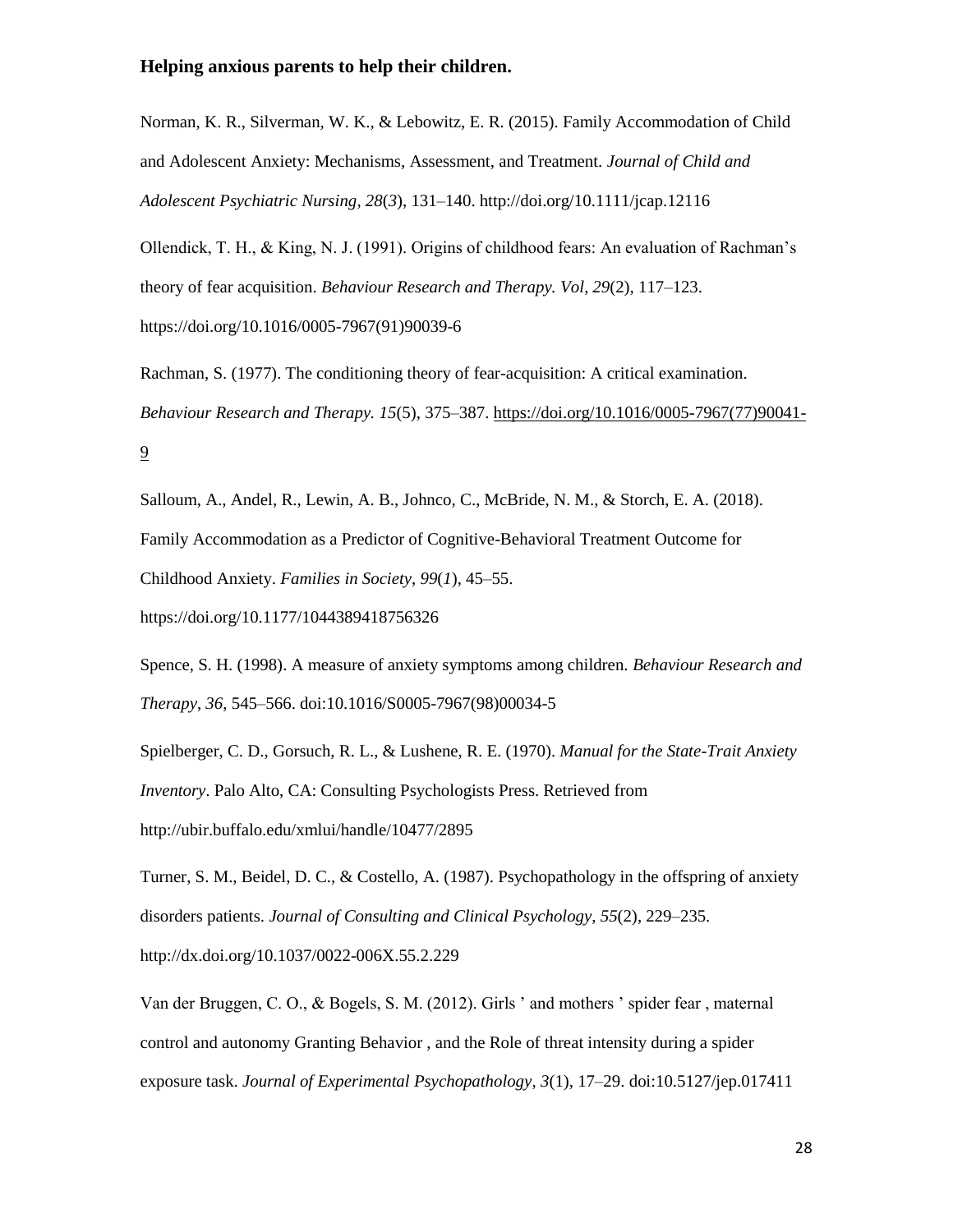Watson, J. B., & Rayner, R. (1920). Conditioned emotional reactions. *Journal of Experimental Psychology*, *3*(1), 1–14. doi:10.1037/h0069608

Zimmerman, M., & Mattia, J. I. (2001). The Psychiatric Diagnostic Screening Questionnaire:

Development, reliability and validity. *Comprehensive Psychiatry*, *42*(3), 175–189.

https://doi.org/10.1053/comp.2001.23126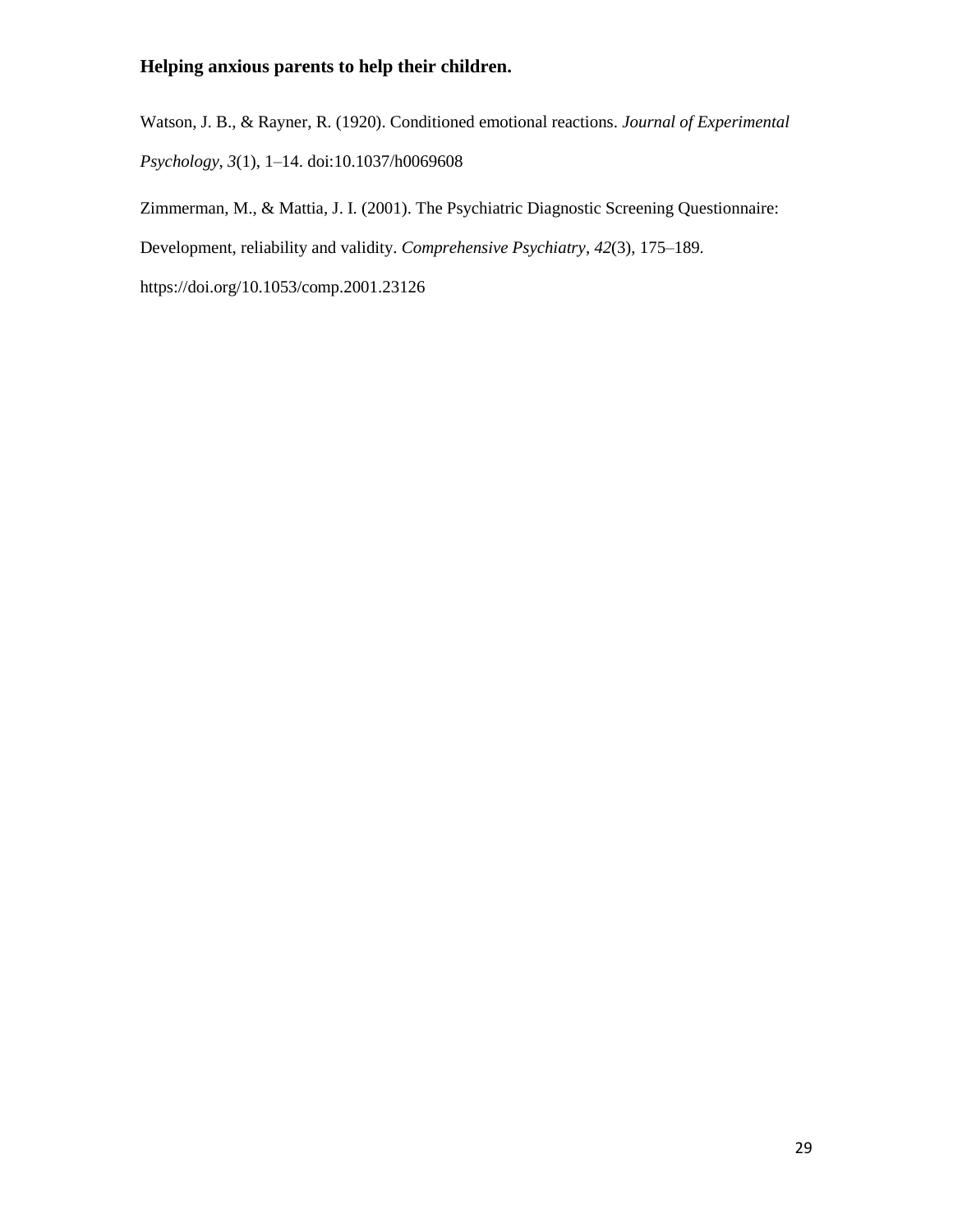| Step           | Description                                       |  |  |  |  |
|----------------|---------------------------------------------------|--|--|--|--|
| $\mathbf{1}$   | Child looks at cartoon picture of animal          |  |  |  |  |
| $\overline{2}$ | Child touches cartoon picture of animal           |  |  |  |  |
| 3              | Child looks at photograph of animal               |  |  |  |  |
| $\overline{4}$ | Child touches photograph of animal                |  |  |  |  |
| 5              | Child looks at toy animal                         |  |  |  |  |
| 6              | Child touches toy animal                          |  |  |  |  |
| $\overline{7}$ | Child stands in same room as caged real animal    |  |  |  |  |
| 8              | Child stands next to caged real animal            |  |  |  |  |
| 9              | Child touches cage                                |  |  |  |  |
| 10             | Child opens cage                                  |  |  |  |  |
| 11             | Child places hand in cage without touching animal |  |  |  |  |
| 12             | Child touches real animal briefly                 |  |  |  |  |
| 13             | Child touches real animal for 5 seconds           |  |  |  |  |

Table 1. *Steps towards stimuli*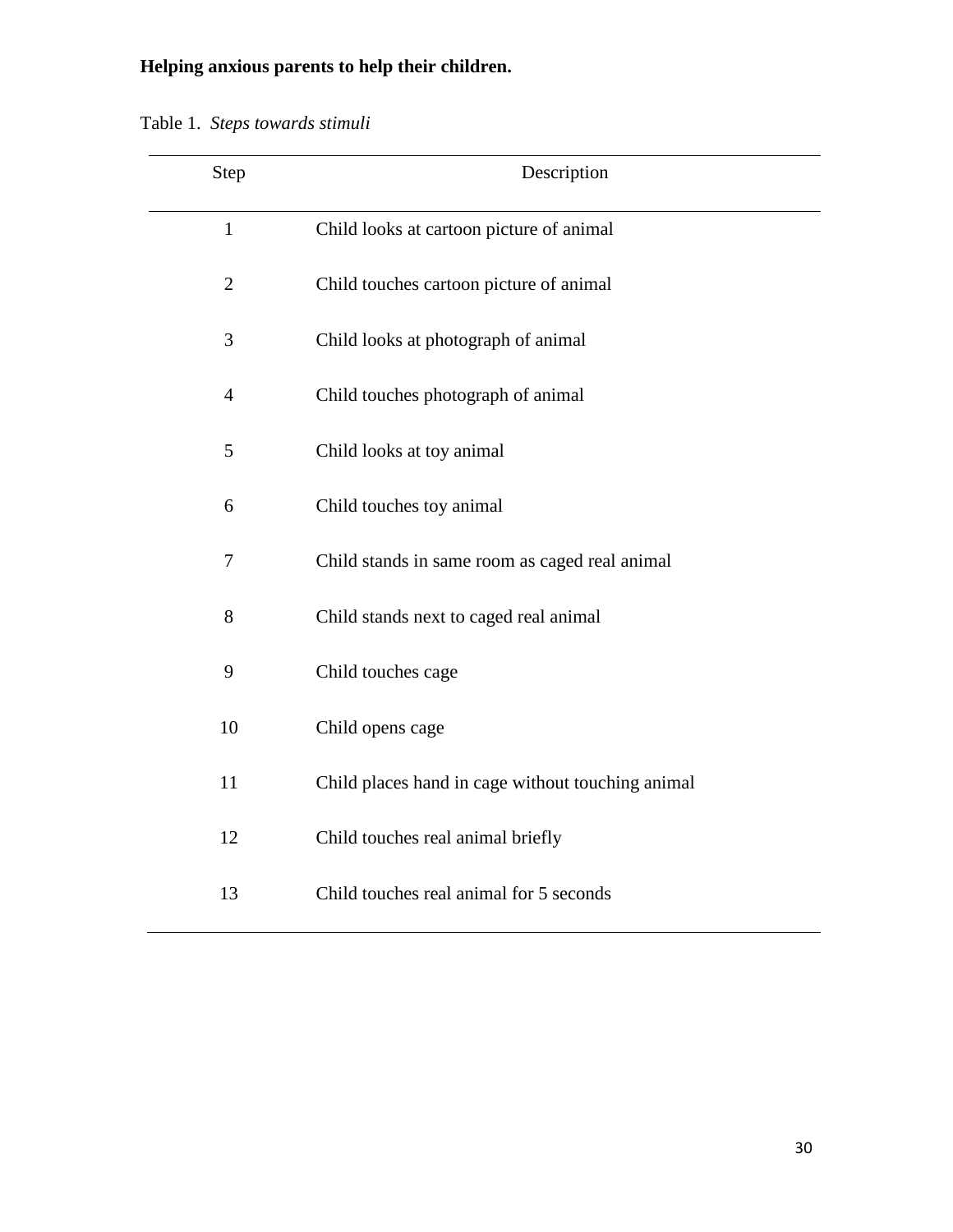|                                  | Component 1:              | Component 2:               |  |
|----------------------------------|---------------------------|----------------------------|--|
|                                  | <b>Approach Parenting</b> | <b>Avoidance Parenting</b> |  |
| Encouraging approach behaviours  | .848                      |                            |  |
| Positive vicarious behaviours    | .666                      |                            |  |
| Reinforcing approach behaviours  | .566                      |                            |  |
| Confident verbal information     | .506                      |                            |  |
| Criticism                        |                           |                            |  |
| Reinforcing avoidance behaviours |                           | .690                       |  |
| Fearful verbal information       |                           | .667                       |  |
| Encourage avoidance behaviours   |                           | .626                       |  |
| Negative vicarious behaviours    |                           | .443                       |  |

| Table 2: Item loadings for the 'approach parenting' and 'avoidance parenting' factors |  |  |  |
|---------------------------------------------------------------------------------------|--|--|--|
|---------------------------------------------------------------------------------------|--|--|--|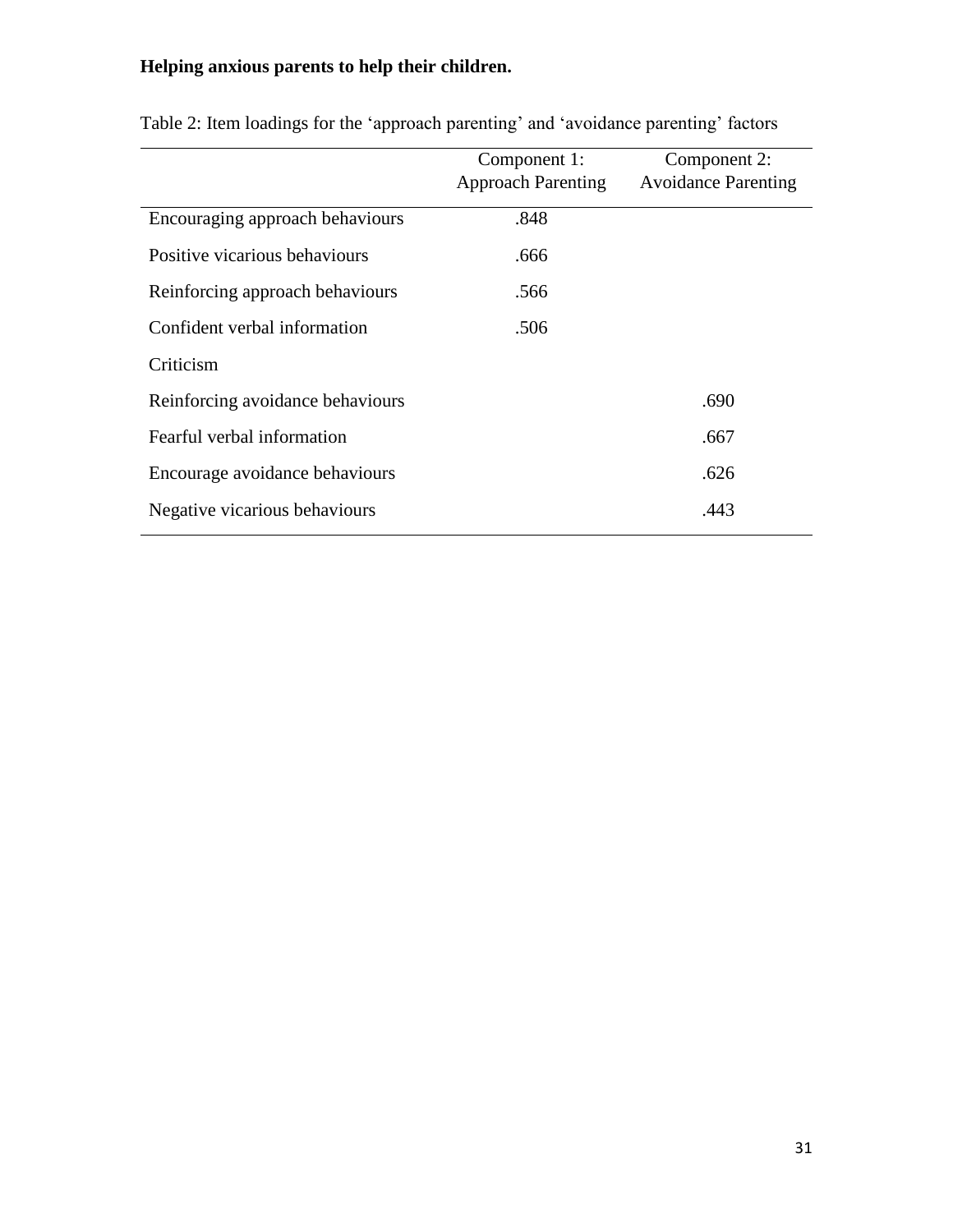|              | <b>Clinically Anxious Parent</b> |            | <b>Non-Anxious Parent</b> |                                                         | <b>All Participants</b> |             |
|--------------|----------------------------------|------------|---------------------------|---------------------------------------------------------|-------------------------|-------------|
|              | Mean $(SD)$                      |            | Mean $(SD)$               |                                                         | Mean $(SD)$             |             |
|              | Pre                              | Post       | Pre                       | Post                                                    | Pre                     | Post        |
|              | $(n = 37)$                       | $(n = 36)$ | $(n = 35)$                | $(n = 34)$                                              | $(n = 72)$              | $(n = 70)$  |
| Approach     | 1.15(0.76)                       | 1.40(0.93) | 1.37(1.00)                | 1.24(0.88)                                              | 1.26(0.89)              | 1.32(0.90)  |
| Parenting    |                                  |            |                           |                                                         |                         |             |
| Avoidance    | 0.20(0.25)                       | 0.17(0.29) | 0.16(0.22)                | 0.17(0.28)                                              | 0.18(0.24)              | 0.17(0.29)  |
| Parenting    |                                  |            |                           |                                                         |                         |             |
| Steps taken  | 11.87(1.29)                      |            |                           | $12.25(1.20)$ $11.66(1.63)$ $11.79(1.55)$ $11.76(1.46)$ |                         | 12.03(1.39) |
| towards fear |                                  |            |                           |                                                         |                         |             |
| stimulus     |                                  |            |                           |                                                         |                         |             |

Table 3. Summary scores of key dependent variables pre- and post-intervention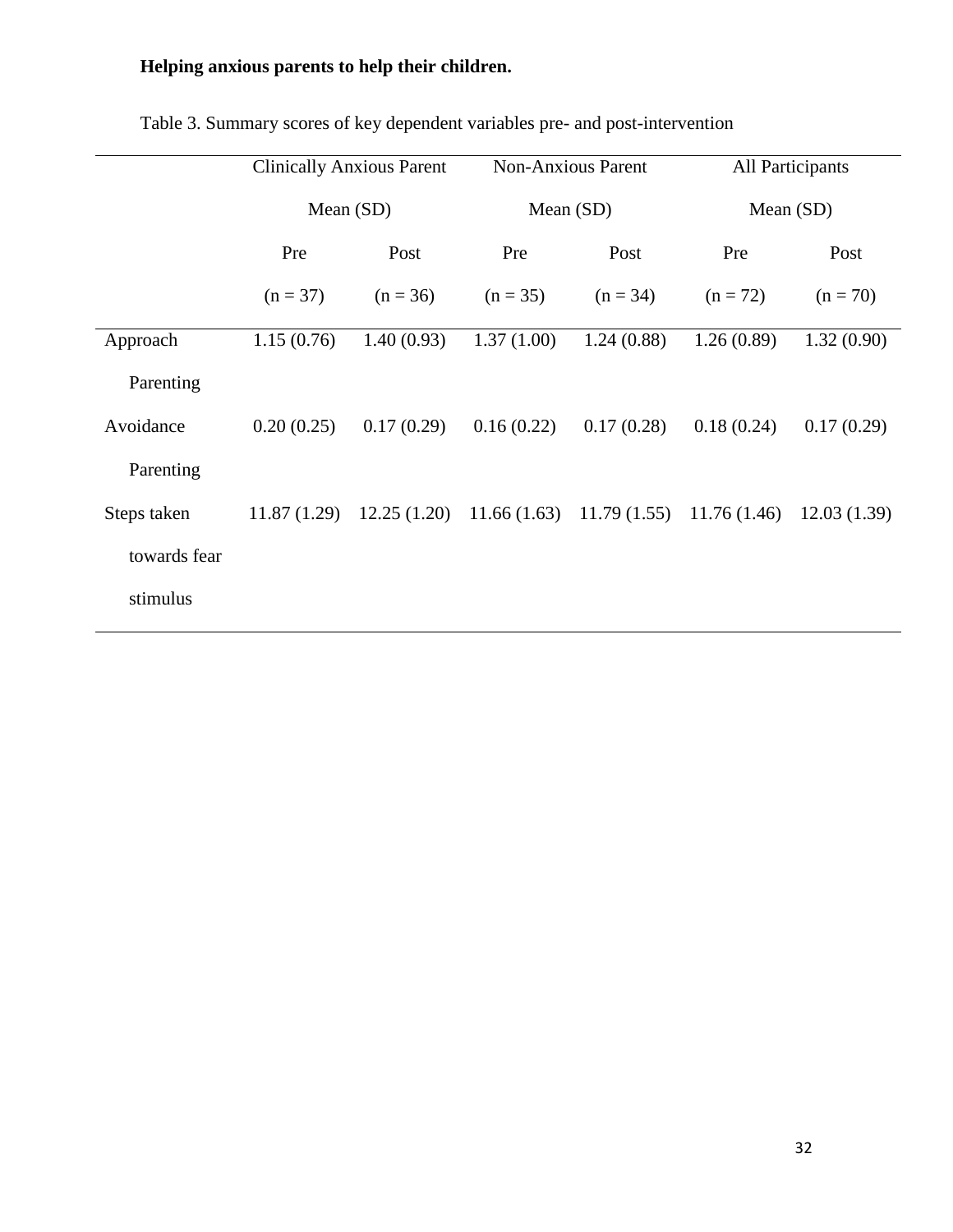

Figure 1: Participant Flow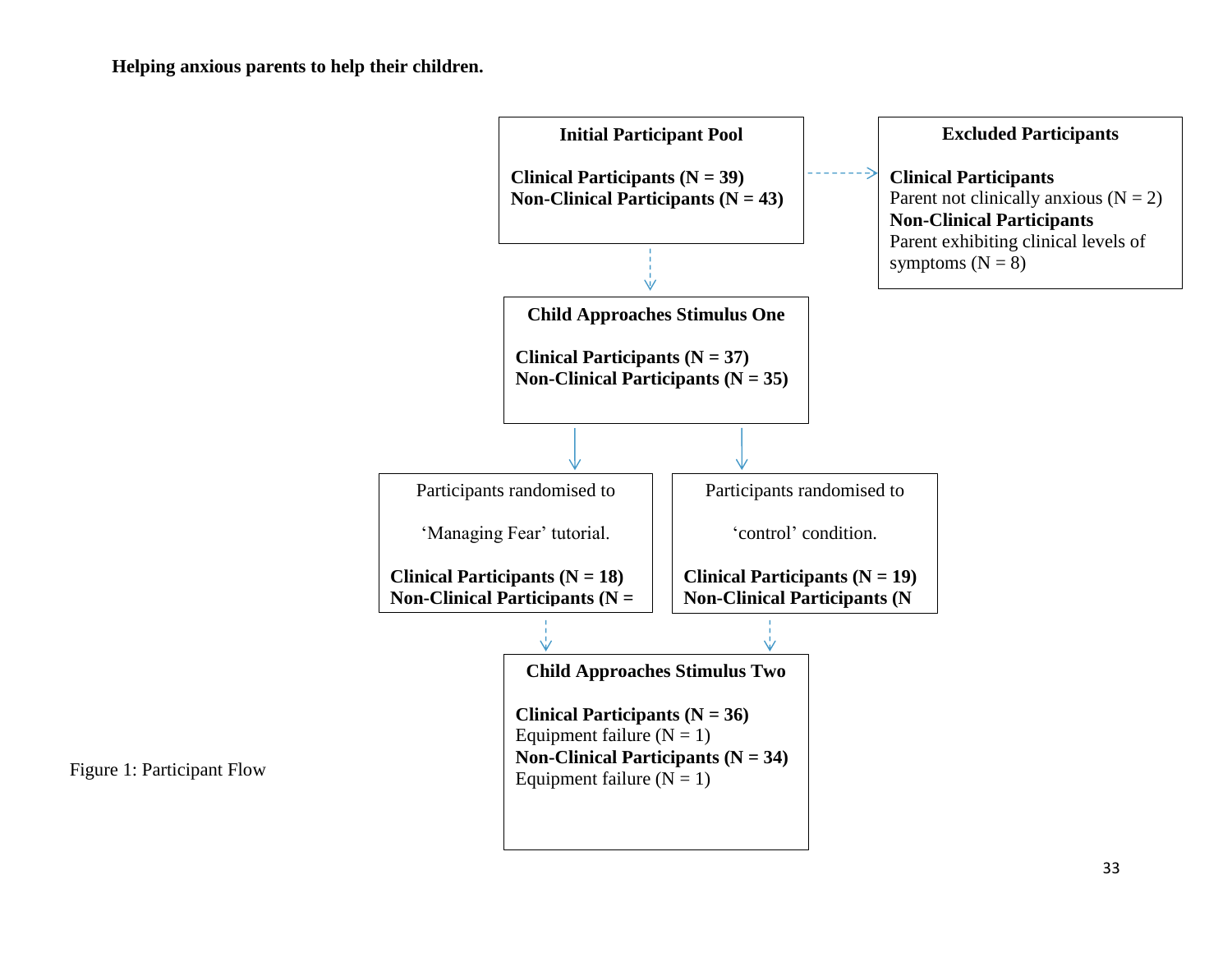

Figure 2. *Mean instances of 'approach parenting' in each 30 seconds, pre- and postintervention for those watching the 'Parenting Video' and the 'Control Video'.*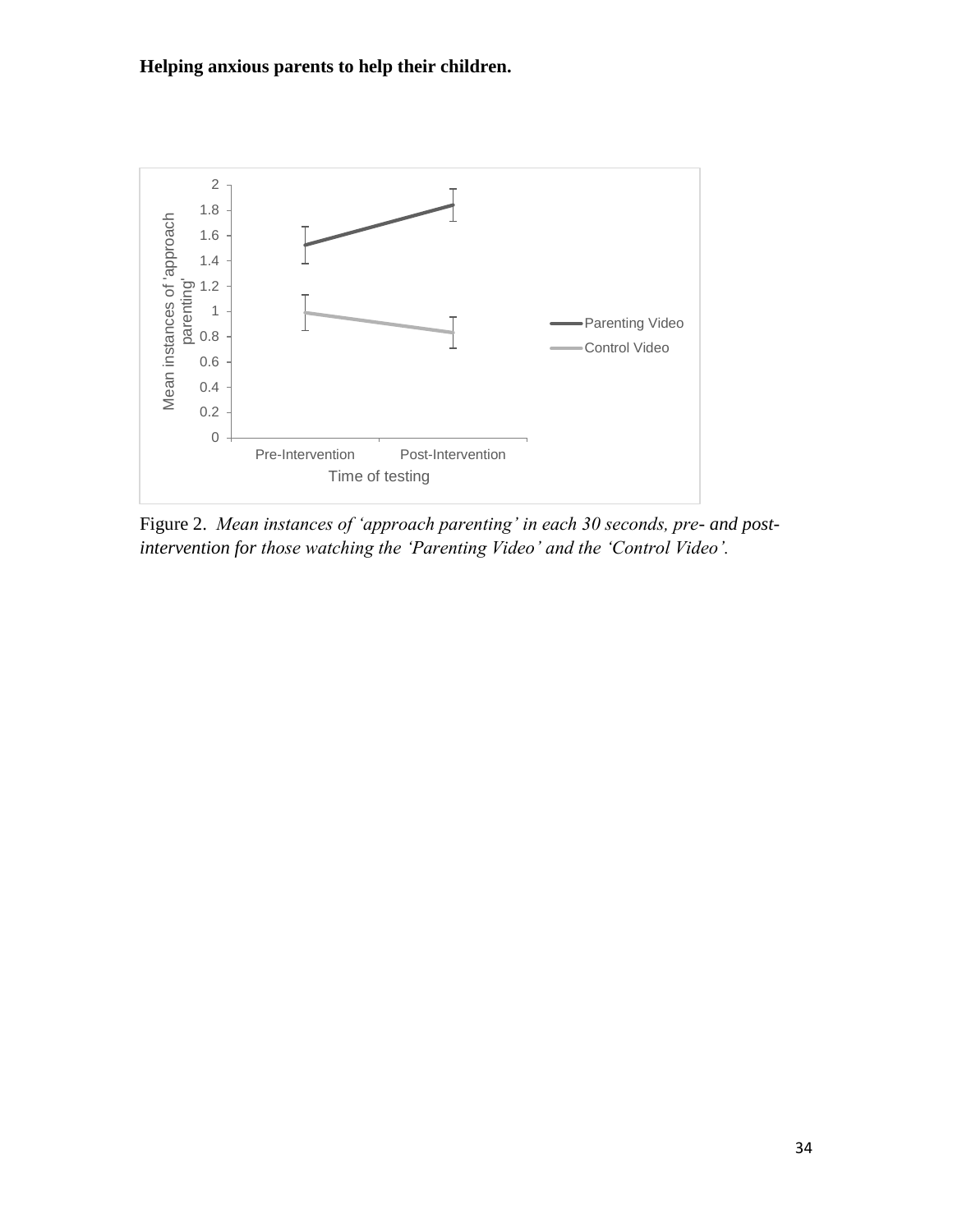

Figure 3. *Mean instances of 'avoidance parenting' in each 30 seconds, pre- and postintervention for those watching the 'Parenting Video' and the 'Control Video'.*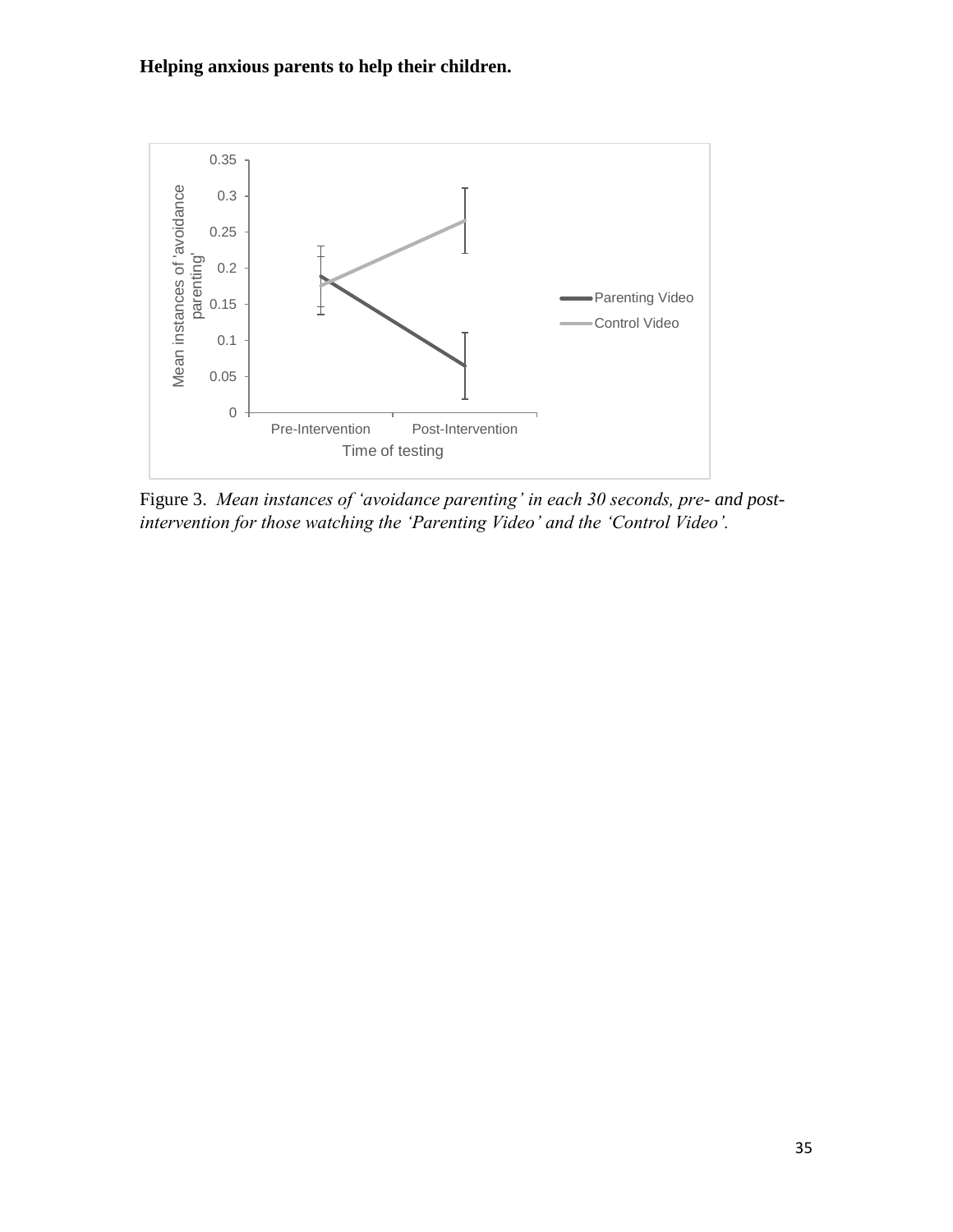

Figure 4. *Mean number of steps towards the fearful stimulus, achieved pre- and postintervention for children of those watching the 'Parenting Video' and the 'Control Video'.*